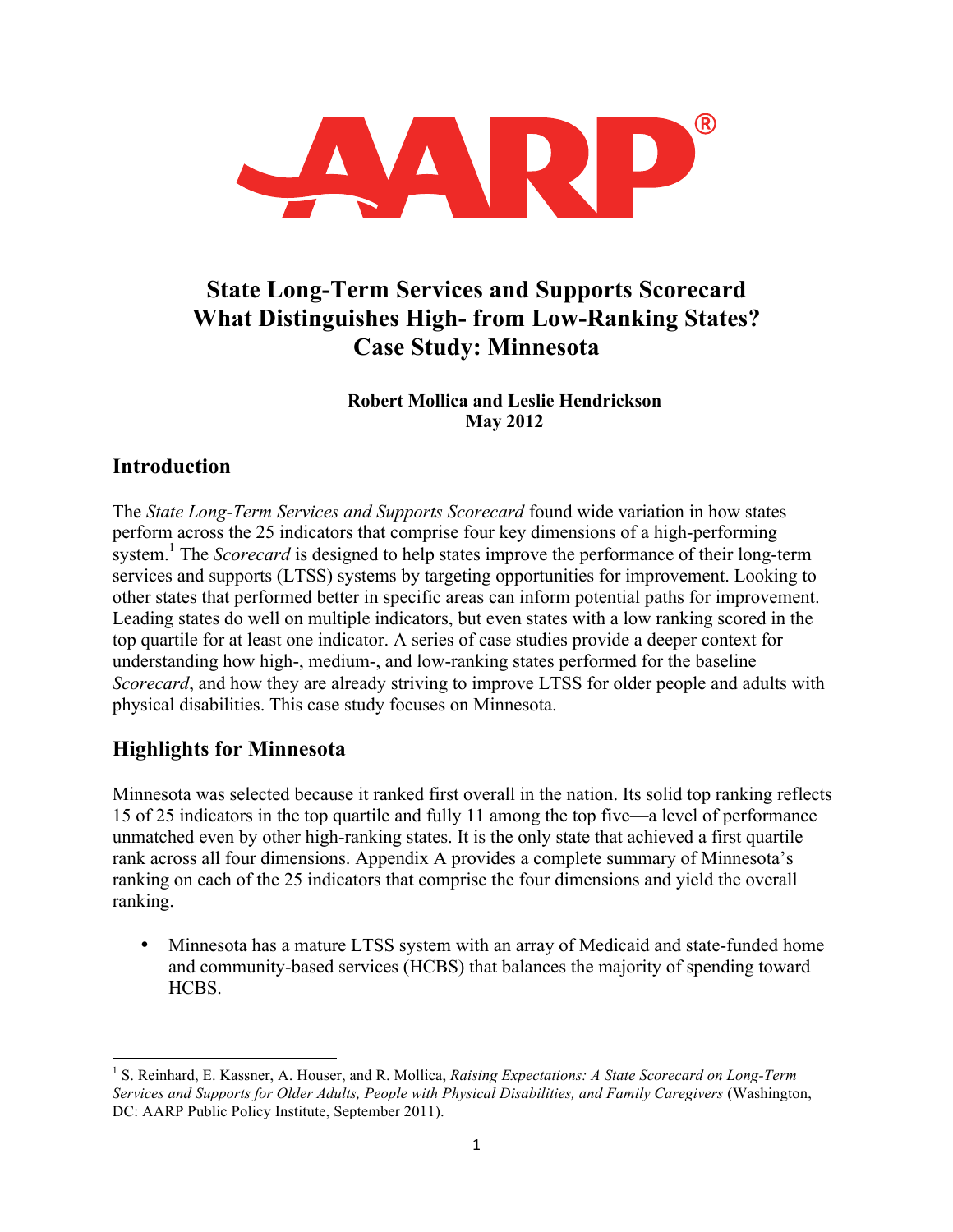- A well-established statewide managed care program includes both health and LTSS. Health plans have an incentive to use HCBS rather than nursing homes. Individuals seeking admission to a nursing home or other LTSS receive an assessment and information about all service options.
- State officials collaborate with consumers and other stakeholders in the development of public policy and programs.
- Minnesota's quality measurement activities, public disclosure of quality measures on its Nursing Home Report Card, and performance-based incentive payment program have improved the quality of care in nursing homes.
- Minnesota's low scores were all clustered in the area of home health services. Not only is home health affordability a challenge; home health quality measures lag, especially in comparison to other areas of performance.
- Minnesota has submitted a §1115 waiver demonstration proposal to the Centers for Medicare & Medicaid Services (CMS) that would raise the nursing home level of care threshold, create a lower-cost "Essential Community Service" package for people with lower needs, and receive federal reimbursement for a state-funded HCBS program.

| <b>Scorecard Dimensions</b>          | Ranking<br>where<br>$1 =$ highest | <b>Quartile Ranking</b><br>(First Quartile is the highest) |
|--------------------------------------|-----------------------------------|------------------------------------------------------------|
| <b>Overall Ranking</b>               |                                   | <b>First Quartile</b>                                      |
| Affordability and Access             | 4                                 | First Quartile                                             |
| Choice of Setting and Provider       | 3                                 | <b>First Quartile</b>                                      |
| Quality of Life and Quality of Care  | 4                                 | First Quartile                                             |
| <b>Support for Family Caregivers</b> | 4                                 | <b>First Quartile</b>                                      |

#### **Table 1: Minnesota's** *Scorecard* **Ranking**

### **Background**

The *Scorecard* is the first attempt to use a multidimensional approach to comprehensively measure state LTSS system performance overall and across diverse areas of performance. It describes the goals to aim for when considering both public policies and private sector actions that affect how a state organizes, finances, and delivers service and supports for people who need ongoing help with activities of living (ADLs), instrumental activities of living (IADLs), health maintenance tasks, service coordination, and supports to their family caregivers. The *Scorecard* examines state performance across four key dimensions of LTSS system performance: (1)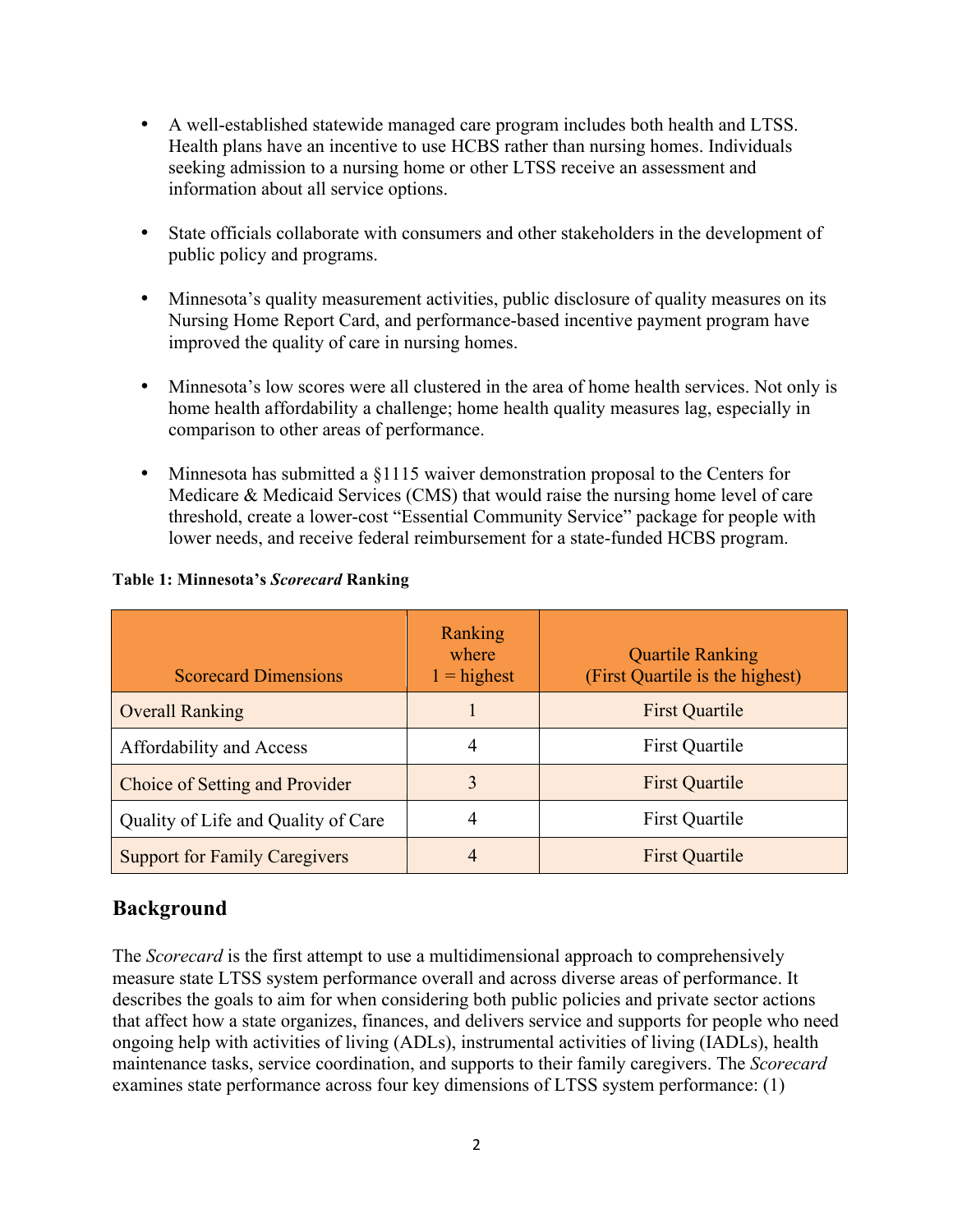#### *Affordability and Access*; (2) *Choice of Setting and Provider*; (3) *Quality of Life and Quality of Care*; and (4) *Support for Family Caregivers*. 2

Minnesota is a Midwestern state with a population of 5.3 million and a landmass of 79,626 square miles.<sup>3</sup> Its population density of 66.6 people per square mile is below the national average of 87.4.4 Some 12.9 percent of the population was age 65 or older in 2010, near the national average of 13.0 percent.<sup>5</sup> The median household income was \$55,616 in 2009, above the national average of \$50,221, and higher than all its neighboring states (Iowa, North Dakota, South Dakota, and Wisconsin).<sup>6</sup> Disability rates are below the national average among people age 18 to 64 with an ADL disability (1.4 percent compared to 1.8 percent). Among older people with an ADL disability, Minnesota's rate of 6.0 percent is the third lowest in the nation, and substantially below the national average of 8.8 percent. Only the neighboring states of North and South Dakota have lower disability rates among people age 65 or older.

Administrative responsibilities for LTSS are located in the Department of Human Services (DHS) and the Department of Health. Administrative units within DHS whose activities directly touch on LTSS include the Continuing Care Administration, the Health Care Administration, and the Health Policy and Reform Administration.

The Continuing Care Administration is responsible for all LTSS for older people and people with disabilities. The Continuing Care Administration includes the Aging and Adult Services Division, the Disability Services Division, and the Nursing Facility Rules and Policy Division, as well as Aging 2030. It also houses the Deaf and Hard of Hearing Division.

The Aging and Adult Services Division develops community services and resources for older people and manages the Alternative Care and Elderly Waiver programs that help older people remain in their communities. It also manages the Long-Term Care Consultation function, which provides options counseling to LTSS applicants. The division provides staff support to the Minnesota Board on Aging.

The Nursing Facility Rates and Policy Division is responsible for Medicaid policy development and program administration of nursing facility-based services. The division conducts the rate setting for nursing homes and the Performance-Based Incentive Payment Program (PIPP).

The Disability Services Division (DSD) manages programs that support people with developmental disabilities, chronic medical conditions, acquired or traumatic brain injuries, and physical disabilities. DSD manages the Community Alternatives for Disabled Individuals waiver, the Brain Injury waiver, the Community Alternative Care waiver for chronically ill and medically fragile people who need the level of care provided in a hospital, and the Developmental Disabilities waiver.

 <sup>2</sup> Adequate state-level data were not available to assess states' performance on a fifth dimension, *Effective Transitions and Organization of Care.*

<sup>3</sup> U.S. Census Bureau, *State and County Quick Facts,* http://quickfacts.census.gov/qfd/states/27000.html. 4 Ibid.

 $<sup>5</sup>$  Ibid.</sup>

<sup>6</sup> AARP Public Policy Institute analysis of 2009 American Community Survey, Public Use Microdata Sample.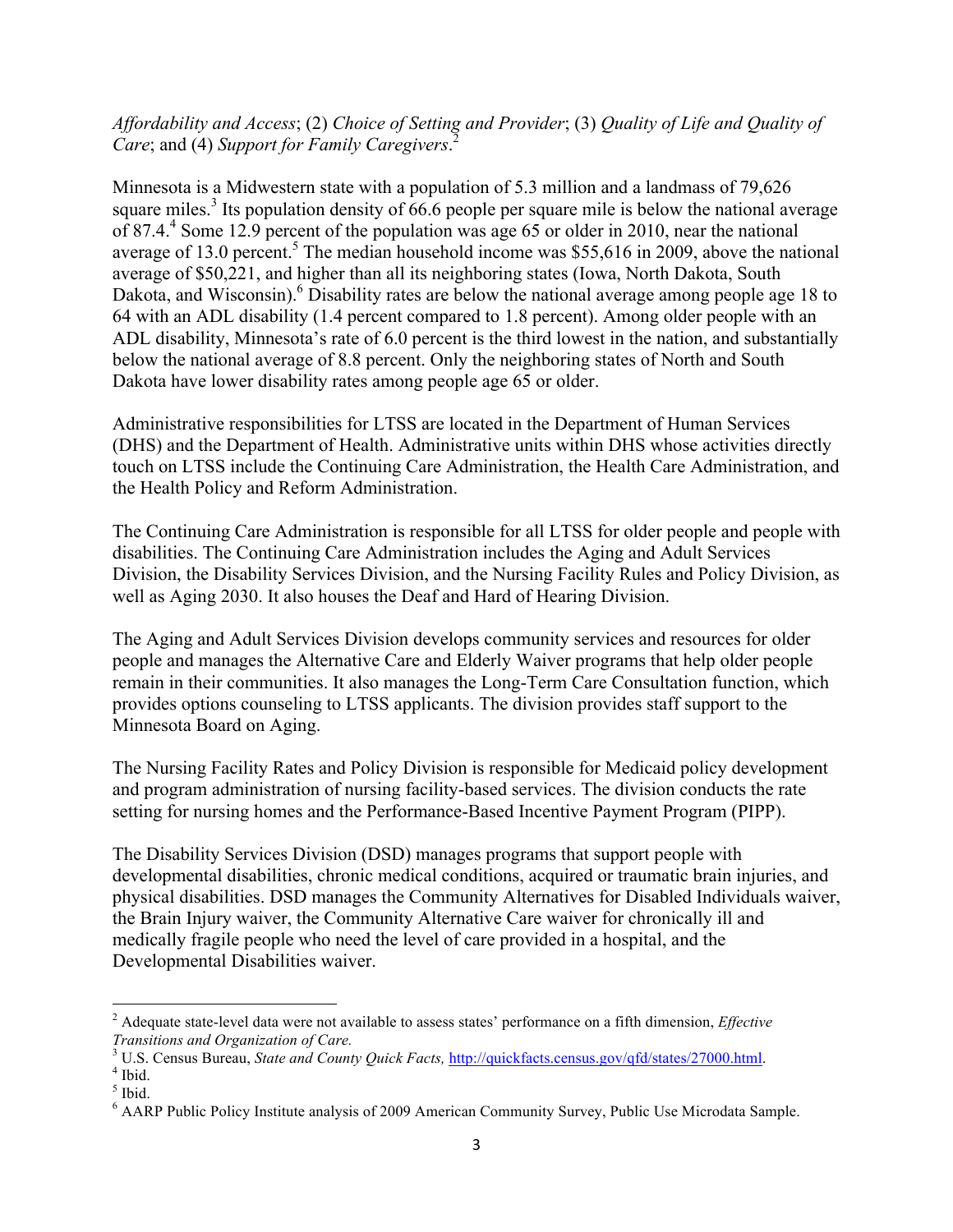Aging 2030, also part of the Continuing Care Administration, models the expected impact of the aging of Minnesota's population and helps state agencies develop policy options that prepare for the demographic shifts that will peak in 2030 when baby boomers turn 85.<sup>7</sup>

DHS also includes the Health Care Administration, which oversees purchasing, service delivery, eligibility, and benefit policies for Medicaid Programs. The Purchasing and Service Delivery Division, Special Needs Purchasing area is responsible for purchasing and management of the managed LTSS programs.

The Department of Health is responsible for licensing nursing homes, home health and home care agencies, and registering Housing with Services Establishments (assisted living).

## **Methodology**

To better understand the context for Minnesota's current *Scorecard* ranking and the state's plans for improvement, the authors reviewed relevant documents, and conducted a site visit and phone interviews in March 2012.

Interviews with multiple stakeholders included the following:

- State officials in the Aging and Adult Services Division, the Disability Services Division, and the Department of Human Services, Purchasing and Service Delivery Division
- LTSS providers
- Consumer advocates

We focused on factors that affect Minnesota's performance in the *Scorecard*'s four dimensions, with an emphasis on selected indicators in the top and bottom quartiles. We also explored current or planned activities that might lead to improvement.

## **Current Status and Future Potential for Progress**

As the top-ranking state in the nation, Minnesota has many areas of high performance. Notable findings include a strong and long-standing commitment to HCBS, a long history of managed care that includes both health and LTSS, development of housing alternatives that help keep people out of nursing homes, and a focus on quality improvement. Those interviewed also described a complex collaborative relationship in which state officials and stakeholders work together on policy and legislative proposals. Stakeholders are asked for feedback on concepts and ideas for change before they are proposed. One state official suggested that the tradition of collaboration could be rooted in the Scandinavian culture that is prevalent among Minnesotans.

A policy focus on future planning also characterizes Minnesota. Aging 2030 is designed to prepare Minnesota for the coming "age wave." The project surveyed baby boomers about work, housing, and the impact of health, finances, and caregiving responsibilities on these choices. It

<sup>&</sup>lt;sup>7</sup> For a description of Aging 2030, see  $\frac{http://www.dhs.state.mn.us/main/ideplg?IdcService=GET$  DYNAMIC CONVERSION&RevisionSelectionMethod=LatestReleased&dDocName=id\_006833.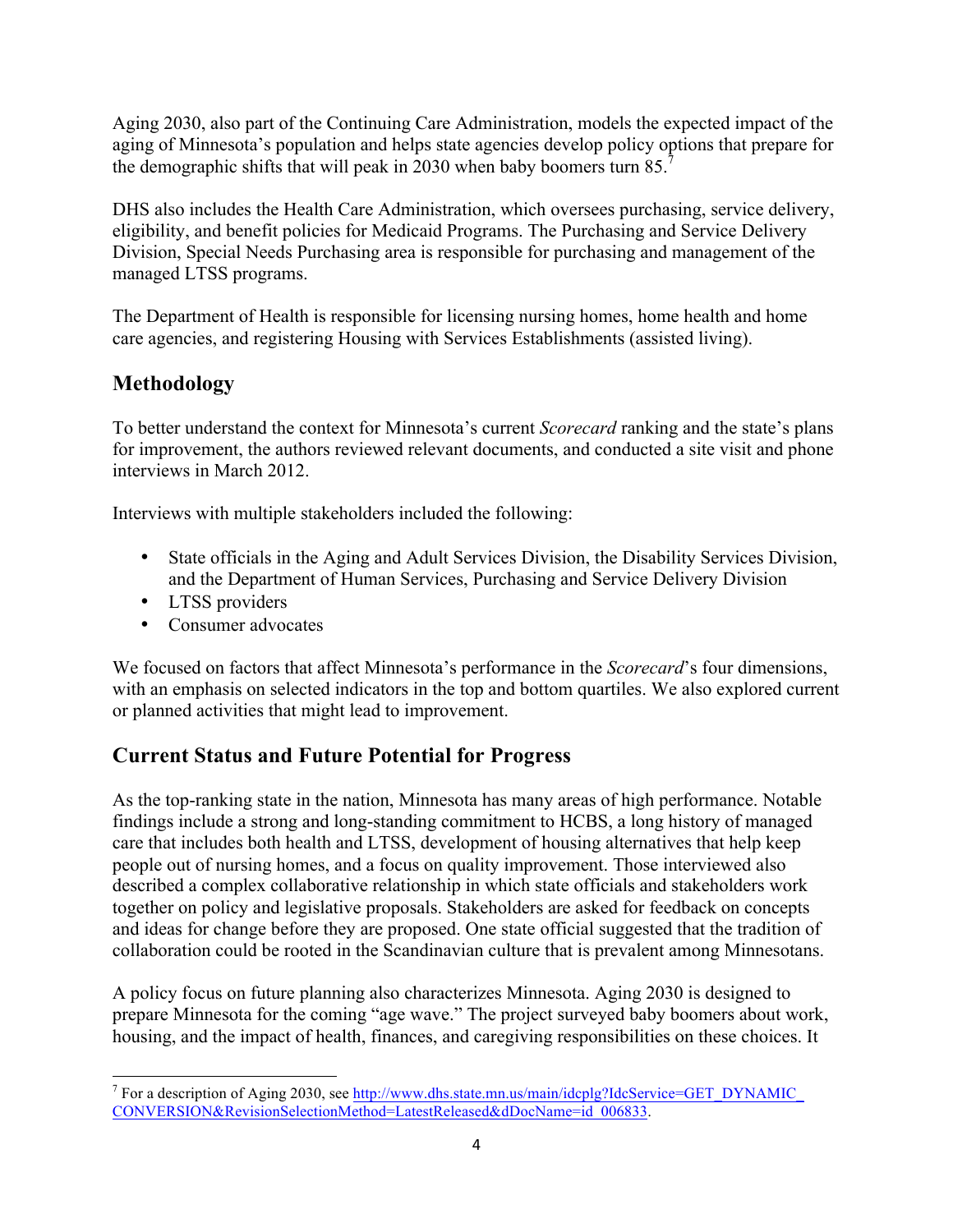then issued a framework to help policymakers and the public understand the challenges of the imminent demographic trends. $\frac{8,9}{9}$ Planning of this nature is not new in Minnesota. Groundwork was laid in a 2007 report, *Blueprint for 2010: Preparing for the Age Wave*.

#### Affordability and Access

The *Affordability and Access* dimension measures the extent to which individuals and their families can easily navigate their state's LTSS system, finding readily available, timely, and clear information to make decisions about LTSS. In a high-performing system, services are affordable for those with moderate and higher incomes, and a safety net is available for those who cannot afford services. Eligibility is determined easily and quickly, and the costs of LTSS do not impoverish the spouse of the person needing LTSS.

Minnesota scored well on this dimension, with four of the six indicators in the top quartile. A key factor in Minnesota's overall rank in this dimension is its first place performance on two indicators: the reach of its Medicaid LTSS program to low-income people with disabilities and the high functionality of its Aging and Disability Resource Center (ADRC) and Single Entry Point system. The median annual cost of private-pay home care as a percentage of median household income of people aged 65 or older was the state's lone indicator that ranked in the fourth quartile.

#### *Eligibility Rules and Access*

Minnesota adopted eligibility options that support access to LTSS. Medicaid covers older adults with income below 100 percent of the federal poverty level (FPL) and is one of 34 states that offers a "medically needy" option whereby individuals who are over income for Medicaid can use recurring medical expenses to lower their income and thus qualify for Medicaid. The state's medically needy income standard is 75 percent of the FPL, which is more generous than 23 of the other states with a medically needy program. Minnesota is also one of 38 states that covers nursing home-eligible beneficiaries with income up to 300 percent of the federal Supplemental Security Income benefit rate and allows single individuals to have up to \$3,000 in assets, whereas a majority of states use a \$2,000 asset limit.<sup>10</sup>

Another factor is Minnesota's unique adoption of a "rate equalization" policy that prevents nursing homes from charging private-pay residents more than the home receives from Medicaid for residents living in a shared room. Only one other state, North Dakota, has a similar policy. Enacted in 1976, this policy has played a role in both improving affordability for private-paying individuals and ensuring adequate Medicaid payments.<sup>11</sup> However, Medicaid reimbursement for LTSS has been cut over the last three to four years, increasing provider resistance to the state's rate equalization policies.

<sup>&</sup>lt;sup>8</sup> Further information is available at http://www.dhs.state.mn.us/main/idcplg?IdcService=GET\_DYNAMIC CONVERSION&RevisionSelectionMethod=LatestReleased&dDocName=id\_005435. 9 http://www.dhs.state.mn.us/main/idcplg?IdcService=GET\_DYNAMIC\_CONVERSION&RevisionSelection

Method=LatestReleased&dDocName=dhs16\_138737.<br><sup>10</sup> Kaiser Commission on Medicaid and the Uninsured, *Medicaid Financial Eligibility: Primary Pathways for the* 

Elderly and People with Disabilities (Washington, DC, February 2010), https://www.kff.org/medicaid/upload/8048.pdf.<br><sup>11</sup> The policy does not apply to private rooms, which comprise nearly a third of all nursing home beds.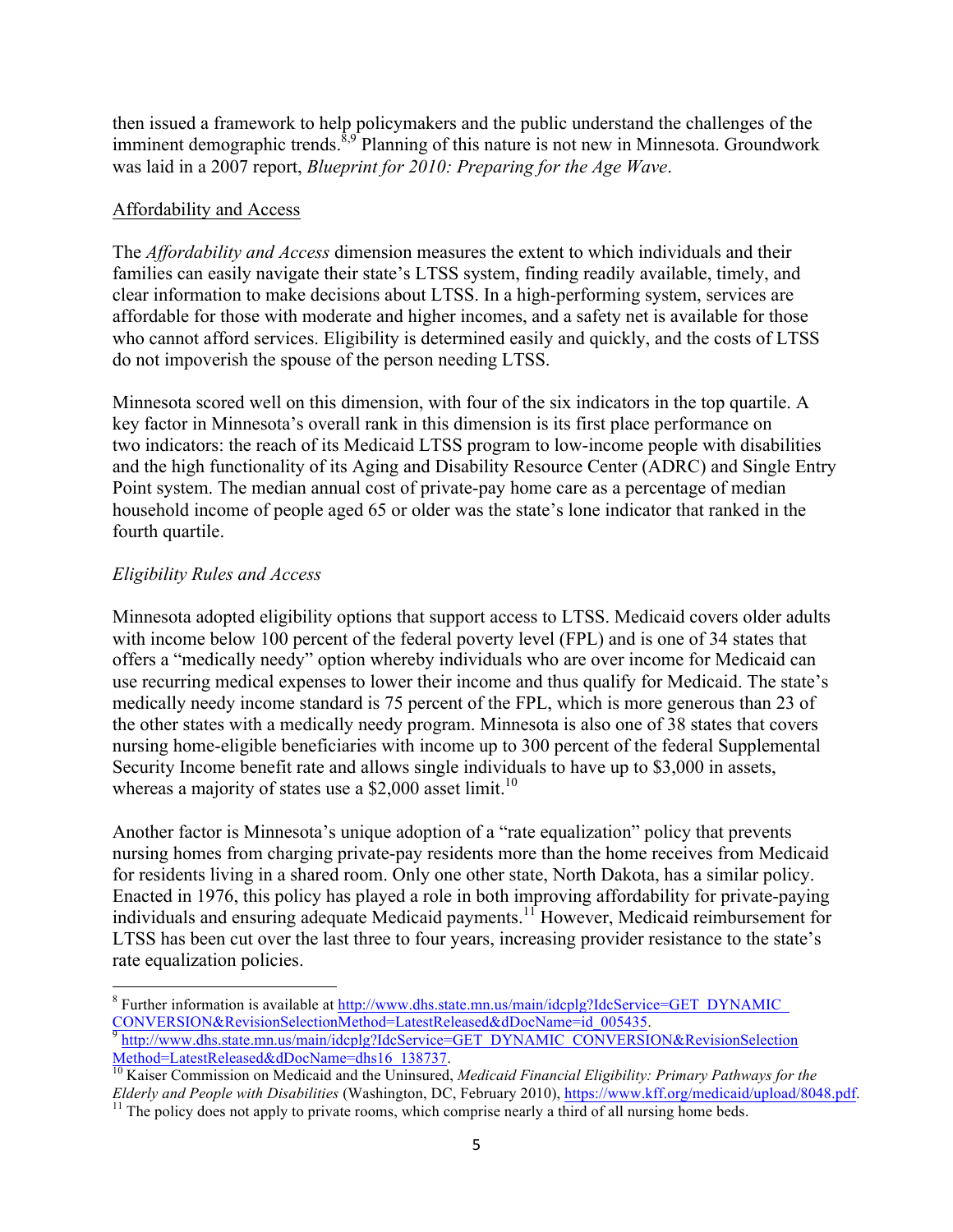#### *Long-term Care Insurance*

Minnesota ranked  $9<sup>th</sup>$  on the number of private long-term care policies in effect per 1,000 people aged 40 or older. Private long-term care insurance is an important option for covering LTSS in Minnesota.

One insurance industry official attributed the state's ranking to a series of factors. In 1988, the state published county-based estimates of the aging of the population by 2030. The data stimulated extensive discussion of the need to prepare for a dramatic increase in demand for LTSS, a demand that could not be covered by public resources alone. Other factors are as follows:

- In addition to the federal tax incentives, in 1997, the Minnesota legislature passed a bill allowing a tax credit of 25 percent of the premium up to \$100 per year for policy owners.
- Minnesota sponsored a group plan for state employees in 2002.
- Minnesota's larger employers offer long-term care insurance as a voluntary benefit.
- State officials promote discussion of the risks of requiring LTSS and the need to prepare for the future.
- The state is working with the federal program, Own Your Future, and is contemplating a mailing of as many as a million and a half letters to households of older Minnesotans suggesting that they consider ways of building resources to pay for their future LTSS needs. Such a mailing will likely stimulate some interest in long-term care insurance.

#### *Access to Medicaid Services*

Minnesota ranked  $12<sup>th</sup>$  on the percentage of adults with an ADL disability and limited income who receive Medicaid. Minnesota ranked first on the percentage of adults with an ADL disability and limited income who receive Medicaid LTSS, either nursing home or HCBS services.

In addition to financial eligibility rules, a review of Minnesota program operations shows that access is aided by the provision of information about LTSS and one-on-one consultation about LTSS options.

Minnesota's ADRC, the Minnesota Help Network, provides information and assistance about LTSS through four channels—direct assistance from call centers in Area Agencies on Aging, through Centers for Independent Living, via the Internet (e-mail messages, instant messaging), and from LTCC staff. Printed materials are available in health clinics, physicians' offices, hospitals, and discharge planners. Videoconferencing (webcam) is also available but is seldom used. Documents needed to determine eligibility can be transmitted securely to expedite decision making.

Minnesota provides extensive information to the public about LTSS. Long-term care consultation service (LTCC), formerly known as preadmission screening, includes services to help people make decisions about long-term care. In this form of options counseling, consultants help people and their families choose services based on their needs and preferences. LTCC is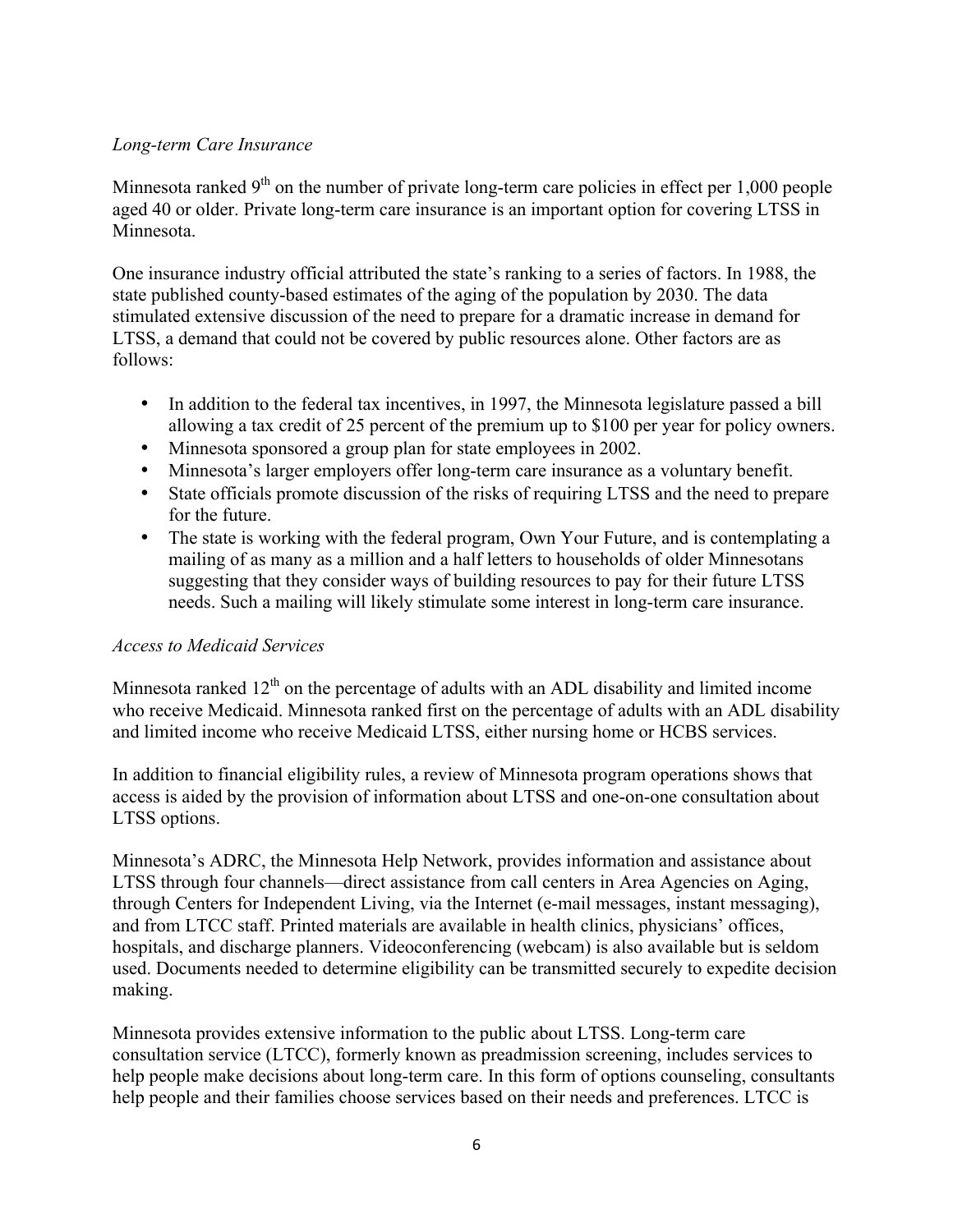provided by county teams consisting of a social worker and a public health nurse. The team is supposed to provide information and education about local long-term care options, complete a visit to assess needs and help plan services, offer information about public programs that cover LTSS, and provide transition assistance for people who want to move to a community setting from a nursing home. While most people requesting LTCC are older adults, LTCC is available to people of all ages with long-term or chronic care needs. All older adults receive a health risk screen that includes LTSS needs shortly after they enroll in a managed LTSS plan. Prior to the managed LTSS program expansion, new Medicaid beneficiaries had to seek additional information about waiver services on their own. The risk screening streamlines access to LTSS for everyone who needs them.

Members of the team must conduct a visit within 15 days from the date of a request for an assessment. The LTCC effort is an effective method to support efficient access services, and in fiscal year (FY) 2010, information about admission to a nursing home was provided to 57,000 people. Minnesota also has an active website, www.minnesotahelp.info, and a telephone access line, the Senior LinkAge Line to provide information about LTSS options.

Several factors may contribute to the relative unaffordability of home care in Minnesota. Higher wages among nurses and home health aides may be a contributing factor. Bureau of Labor Statistics data for May 2010 show that Minnesota ranked  $12<sup>th</sup>$  among states in terms of annual salaries for registered nurses<sup>12</sup> and 19<sup>th</sup> in terms of annual wages for home health aides.<sup>13</sup> One informant commented that Minnesota has a long history of union activity, which might contribute to its high home care costs.

#### Choice of Setting and Provider

The dimension in which Minnesota scored highest was *Choice of Setting and Provider*. A major factor is the state's effectiveness in serving people in HCBS settings. Ranked 3<sup>rd</sup> on Medicaid "balancing," Minnesota spends 60 percent of its LTSS dollars on HCBS. It ranked first on another measure of balance—its ability to serve new LTSS users in HCBS settings. At 83.3 percent, Minnesota's effectiveness on this indicator is far above the national median of 49.9 percent. Minnesota also ranked first on the availability of assisted living and residential care alternatives.

Below are seven factors that may account for Minnesota's high ranking on these indicators:

- Vision
- Effective transition programs
- HCBS spending
- Waiver programs
- Use of managed care to support home and community-based care

<sup>&</sup>lt;sup>12</sup> See Bureau of Labor,  $\frac{http://data.bls.gov/oes/search.jsp?data_to0=OES.$ <sup>13</sup> Ibid.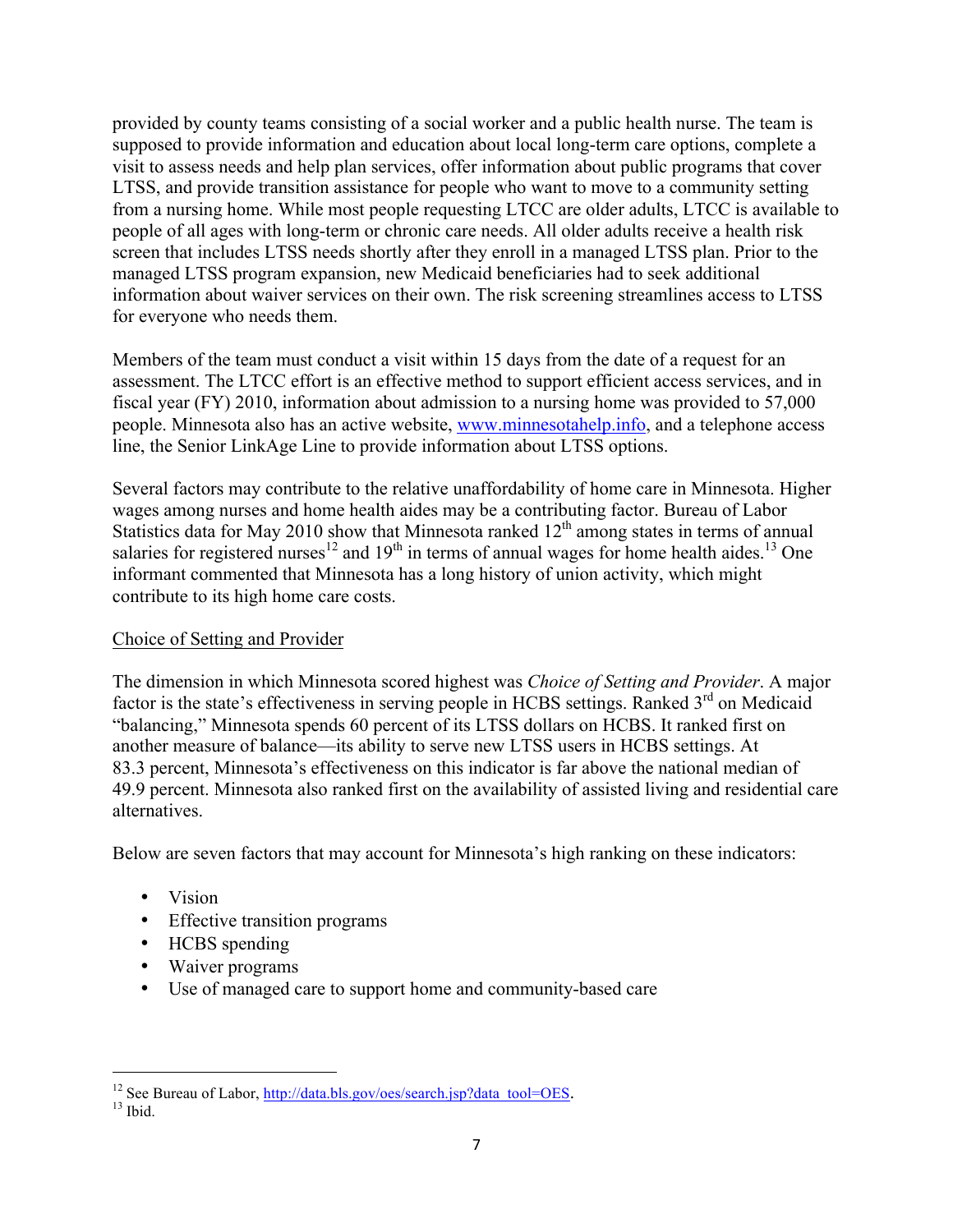- Residential alternatives
- Reduction in the excess supply of nursing home beds

#### *Vision*

These high rankings reflect significant policy decisions emphasizing LTSS that have been in place for almost two decades. Minnesota's commitment to HCBS evolved under strong leadership from a series of state officials in the DHS and the Aging and Adult Services and Disability Services Divisions.

The current DHS vision is articulated in the "Framework for the Future: 2012"<sup>14</sup> and is based on four core values:

- A focus on people, not programs
- Providing ladders up and safety nets for the people served
- Working in partnership with others
- Accountability for results

A primary imperative of the "people" focus is to increase the number of Minnesotans served in their homes and communities rather than in institutions. Other features include the integration of primary care, behavioral health, and long-term care and a campaign to encourage people to plan for future LTSS needs. The Framework calls for implementation of MnCHOICES, an automated web-based "assessment tool to better align services to individual needs."<sup>15</sup>

Minnesota's emphasis on care coordination is a tangible expression of this vision, since it helps ensure that people are afforded the opportunity to use HCBS services. Under the fee-for-service system, state agencies contracted with counties for HCBS waiver case management services. The emergence of a statewide managed LTSS system has changed the contracting arrangements. Health plans are responsible for care coordination. Some health plans are county sponsored and continue to contract with a county agency for care coordination. A few health plans do not contract with counties. Care coordination is broader than waiver case management; it includes access to primary care, follow-up of health conditions, implementation of quality improvement initiatives, and health monitoring. Care coordination is provided to all members, not just those receiving waiver services. The development of the health care home model is also focusing attention on the most efficient ways to coordinate care across programs and payer sources.

<sup>&</sup>lt;sup>14</sup> Department of Human Services, "Framework for the Future: 2012," https://edocs.dhs.state.mn.us/lfserver/ Public/DHS-6464-ENG.<br><sup>15</sup> MnCHOICES is a single assessment tool that will replace assessment tools that are used for specific programs.

The tool will be used to determine eligibility for the elderly waiver, the state-funded alternative care program, the Community Alternatives for Disabled Individuals waiver, state plan personal care and home health services, other state plan services, waivers serving individuals with intellectual/developmental disabilities, and admission to a nursing home.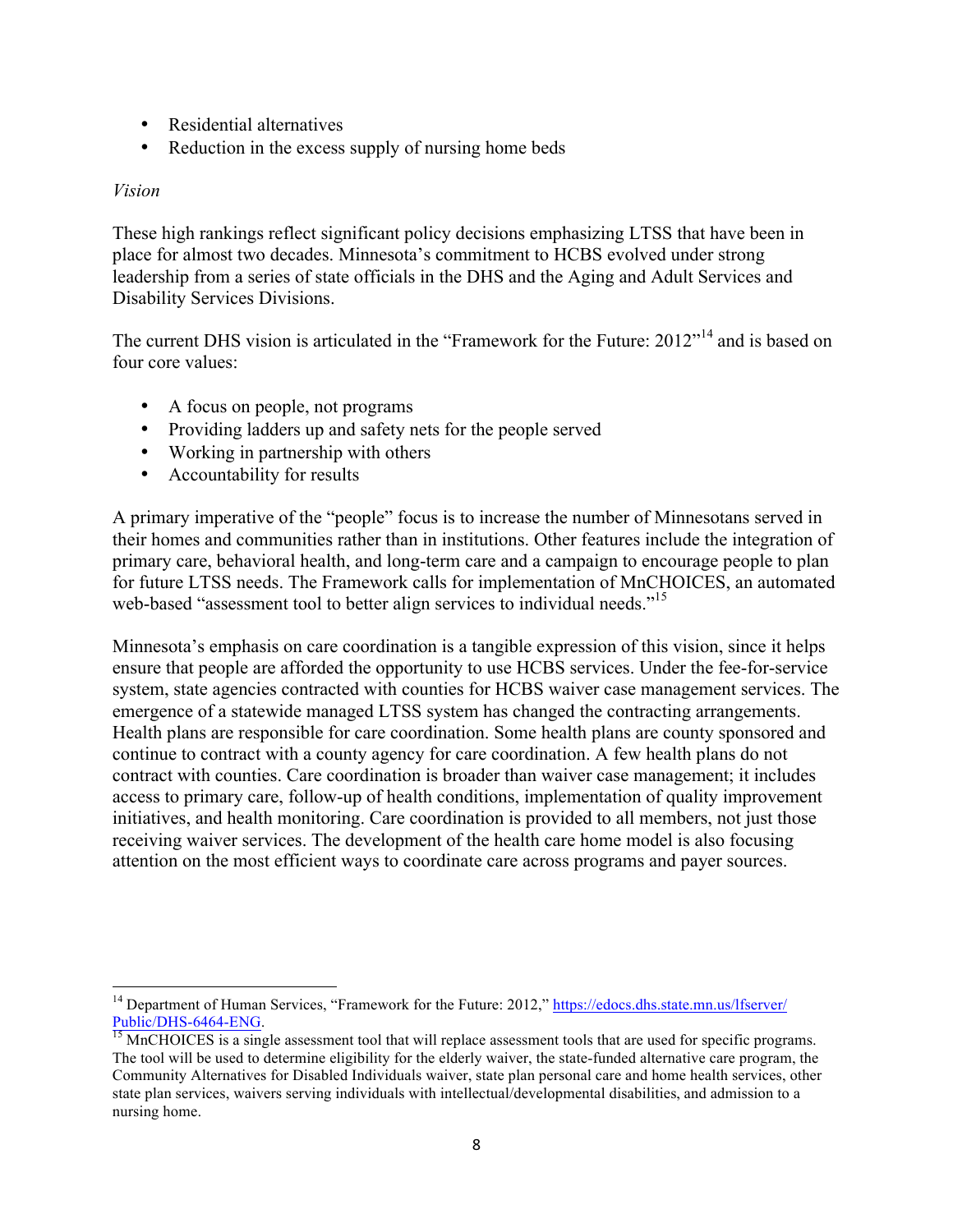#### *Effective Transition Programs*

Minnesota has two programs that help people move from nursing homes to the community. The Return to the Community program was implemented in 2010. It offers support to residents who have a nursing home stay of 90 days or less from the date of admission; have the desire and/or support to return to the community; have a high probability of community discharge; and are at risk of a lengthy stay. Since April 2010, 372 individuals have moved from a nursing home to a community setting under this program. The Money Follows the Person demonstration program began in 2011 and is projected to transition 741 older adults and 179 adults with physical disabilities by the end of 2016.

#### *HCBS Spending*

Until the 2008 recession, Minnesota had steadily expanded its HCBS funding as a percentage of all LTSS spending<sup>16</sup> (see figure 1).



Data source: Thomson Reuters.

Note: FY 2005 to 2007 percentages do not include HCBS spending through managed care programs.

 <sup>16</sup> S. Eiken, K. Sredl, B. Burwell, and L. Gold, *Medicaid Expenditures for Long-Term Services and Supports: 2011 Update* (Thomson Reuters, 2011), p. 49, http://www.hcbs.org/files/208/10395/2011LTSSExpenditures-final.pdf.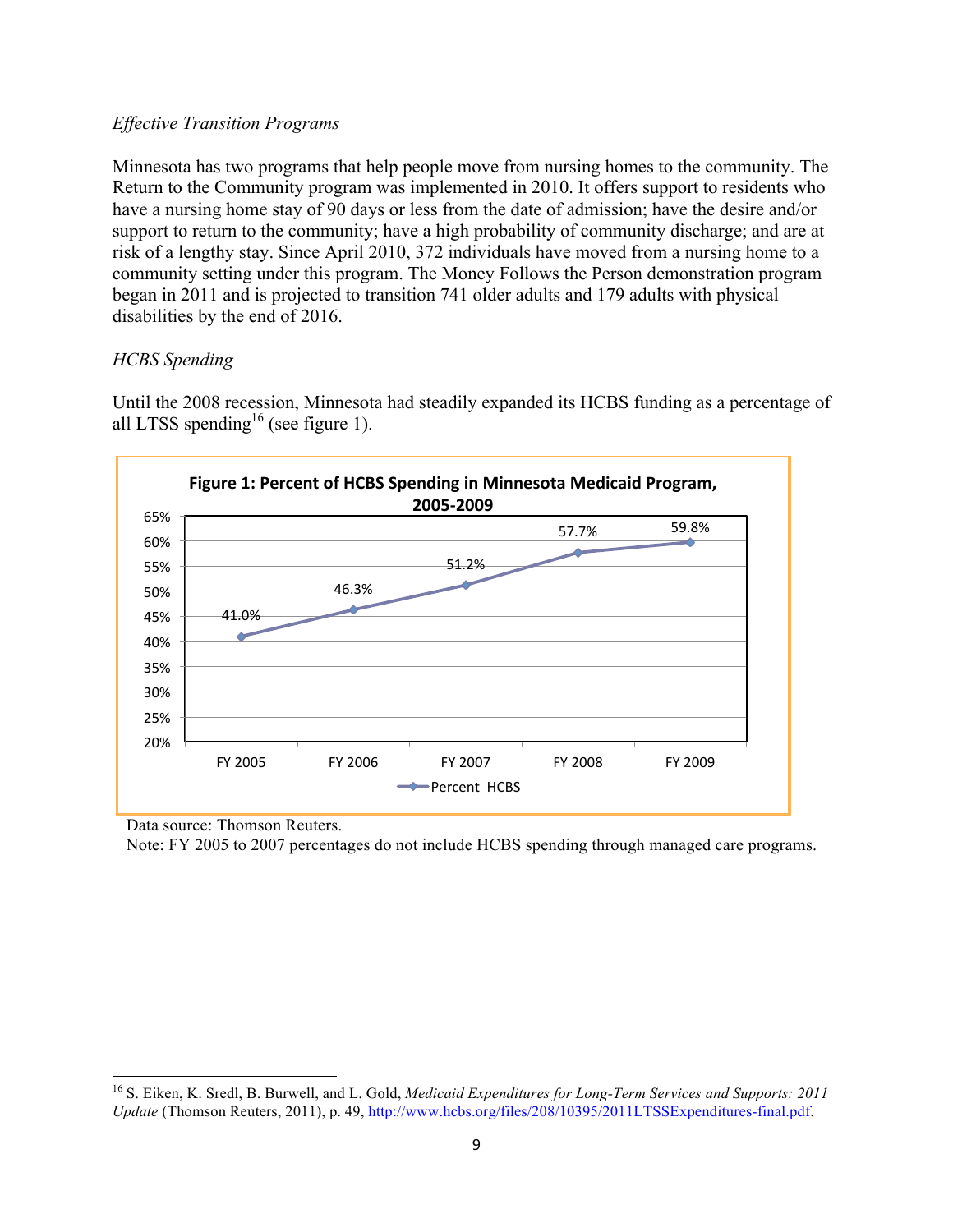

Figure 2 illustrates Medicaid spending trends by type of service.<sup>17</sup>

Note: Personal care spending includes spending for all Medicaid beneficiaries.

The February 2012 budget forecast projects a decline in nursing home spending from \$795.9 million in FY 2011 to \$769.9 million by FY 2015. The number of Medicaid beneficiaries in nursing homes is projected to drop from 17,535 in FY 2011 to 16,225 by FY 2015.<sup>18</sup>

Paralleling the funding changes, the emphasis on providing a broad range of LTSS reduced Medicaid nursing home utilization over the past decade. In December 2005, 19,774 residents, or 59.1 percent of all residents, were Medicaid beneficiaries. In December 2011, 15,753, or 55.5 percent, were Medicaid beneficiaries, a drop of more than 4,000 residents.<sup>19</sup>

The number of Medicaid "bed days" is a good indicator of nursing home utilization, since it reflects both the length of stay and the number of days that Medicaid actually pays for. Over a 10-year period from FY 2005 to FY 2015, the number of Medicaid bed days is projected to decline by 30 percent (see figure 3).<sup>20</sup>

Data source: Thomson Reuters.

<sup>&</sup>lt;sup>17</sup> Ibid. <sup>18</sup> See background tables for 2012 February forecast provided by the Aging and Adults Services Division, http://www.dhs.state.mn.us/main/idcplg?IdcService=GET\_DYNAMIC\_CONVERSION&RevisionSelectionMethod<br>=LatestReleased&dDocName=id\_016358.

<sup>&</sup>lt;sup>19</sup> Online Survey and Certification and Reporting data compiled by the American Health Care Association.<br><sup>20</sup> See background tables for 2012 February forecast provided by the Aging and Adults Services Division.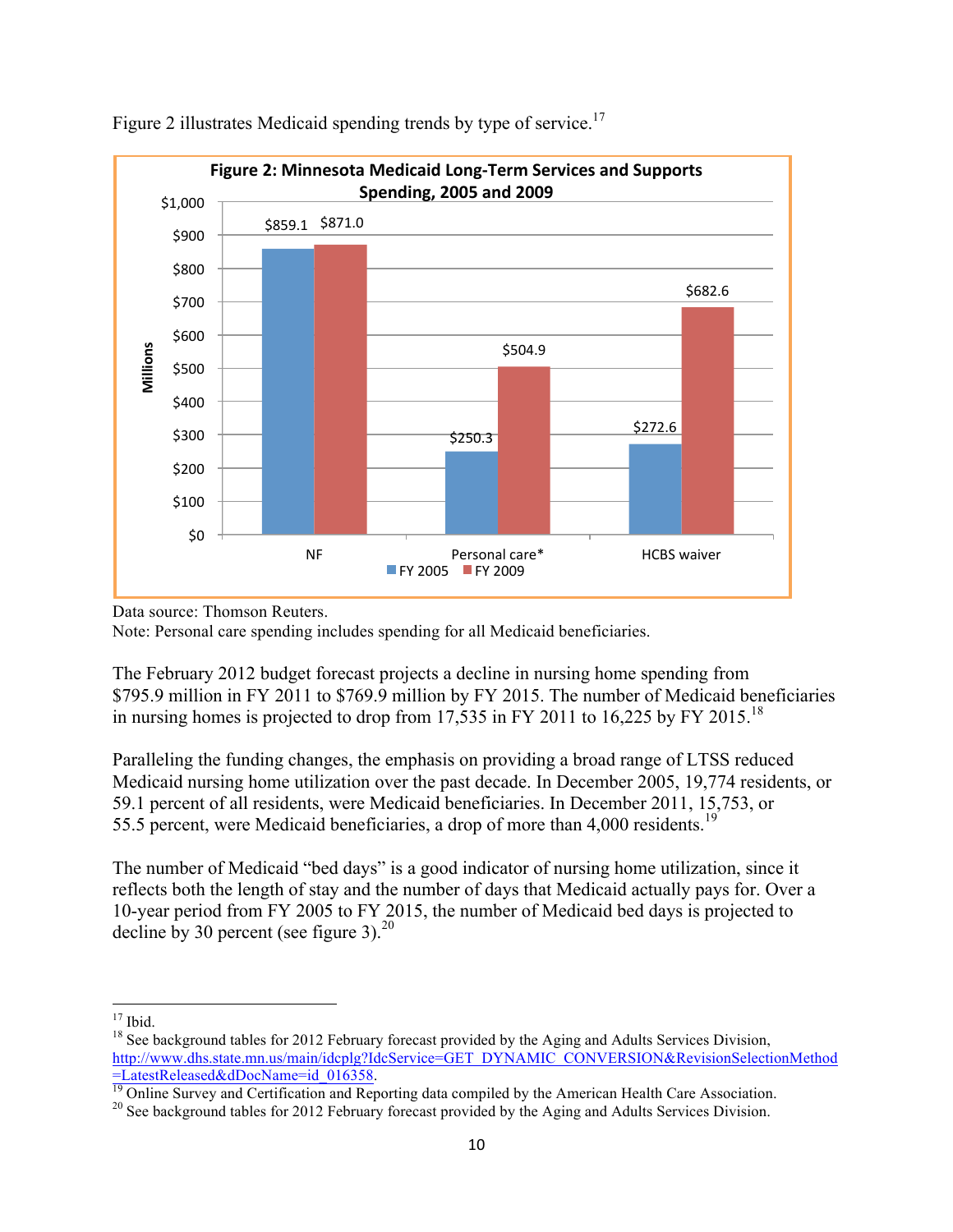

Data source: Minnesota DHS Budget Forecast, February 2012.

#### *Home and Community-Based Services Programs*

While Medicaid bed days have declined, the number of HCBS participants has grown steadily, from 23,000 in 2001 to 34,000 in 2009.<sup>21</sup> DHS provides services through five HCBS programs for older adults and adults with physical disabilities—the Elderly Waiver Program, the Community Alternatives for Disabled Individuals, the Brain Injury waiver, the Community Alternative Care waiver, and a state-funded Alternative Care Program.

The Alternative Care and Elderly Waiver programs fund HCBS for people age 65 and older who require the level of care provided in a nursing home. County financial workers determine financial eligibility for payment of Alternative Care and Elderly Waiver services.<sup>22</sup>

Alternative Care services are available to people whose income and assets would not cover a nursing home admission for more than 135 days. The monthly cost of services must be less than 75 percent of the average Medicaid payment limit for older people with a comparable case mix classification. Participants pay a portion of the costs (not to exceed 30 percent of service costs) based on a sliding scale.

<sup>&</sup>lt;sup>21</sup> Long Term Care Realignment Section 1115 waiver request, http://www.dhs.state.mn.us/main/idcplg?IdcService= GET\_FILE&RevisionSelectionMethod=LatestReleased&Rendition=Primary&allowInterrupt=1&noSaveAs=1&d

DocName=dhs16\_167144.<br><sup>22</sup> Information about the Elderly Waiver and the Alternative Care Programs are from the program manual, http://www.dhs.state.mn.us/main/idcplg?IdcService=GET\_DYNAMIC\_CONVERSION&RevisionSelectionMethod =LatestReleased&dDocName=id\_056766.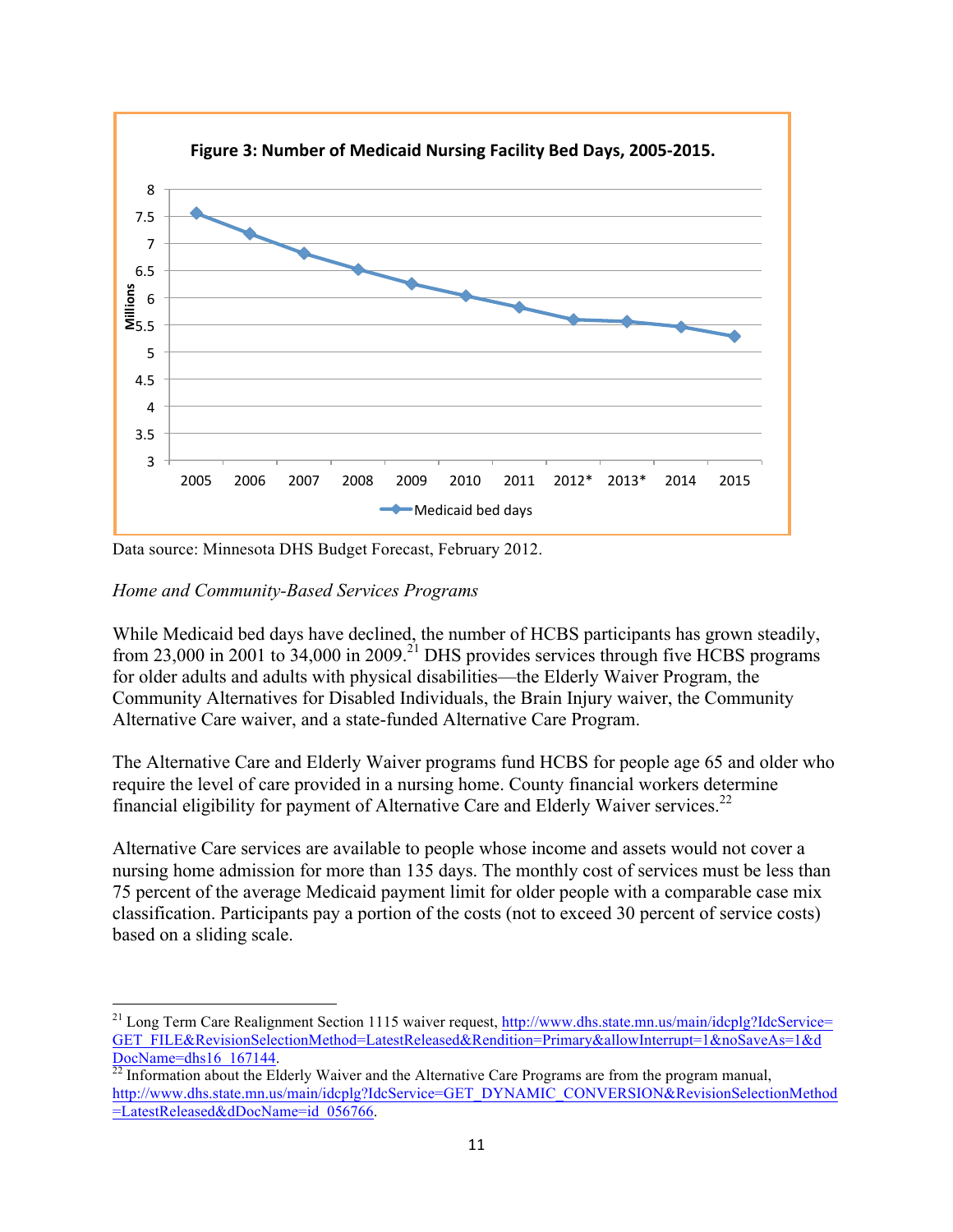The Alternative Care program is for people who are not financially eligible for Medicaid. It provides limited HCBS for people age 65 or older. For FY 2011, the Alternative Care program served 4,812 people and spent a total of \$28.6 million in state revenues. The average monthly cost per enrollee was \$496, and the program served an average of 3,086 participants a month.<sup>23</sup>

In FY 2011, the Elderly Waiver program served 28,158 unduplicated individuals through two managed care options. The Minnesota Senior Health Options (MSHO) is an integrated Medicaid/Medicare health care and long-term care option that began in 1997. The Minnesota Senior Care Plus (MSC+) program is a mandatory Medicaid health care program that began in 1983 and added a long-term care component between 2005 and 2008. About 1,700 Elderly Waiver participants are exempt from enrolling in managed care and remain in the fee-for-service system. At the end of FY 2011, 93 percent of the Elderly Waiver clients received services through a managed care organization.

Total spending for the Elderly Waiver program in FY 2011 was \$310.8 million in state and federal funds.<sup>24</sup> The average monthly number of Elderly Waiver participants for FY 2011 was 21,783, with an average monthly cost of \$1,577 per fee-for-service participant and \$1,155 per managed care participant.

DHS also manages a separate waiver for children and adults with physical disabilities and individuals with mental illness. The Community Alternatives for Disabled Individuals (CADI) Waiver provides funding for HCBS for children and adults who would otherwise require the level of care provided in a nursing home. CADI Waiver services may be provided in a person's own home, his/her biological or adoptive family's home, a relative's home, a family foster care home or corporate foster care home, a board and lodging home, or an assisted living facility. In FY 2011, spending for the CADI Waiver was \$468.1 million. The waiver served an average of 15,695 participants a month at an average monthly cost of  $$2,515.14<sup>25</sup>$ 

The Community Alternative Care (CAC) waiver serves individuals under age 65 who require the level of care provided in a hospital. The waiver served an average of 314 people a month in FY 2011. The average monthly cost was \$5,283 per participant. The Brain Injury waiver serves individuals who require the level of care provided in a hospital or a neuro-behavioral hospital. This waiver served an average of 1,349 people a month in FY 2011. The average monthly cost was \$5,969 per participant.<sup>26</sup>

As shown in table 2, Minnesota's waiver services are extensive and provide access to multiple HCBS services.

<sup>&</sup>lt;sup>23</sup> See background tables for 2012 February forecast provided by the Aging and Adults Services Division. <sup>24</sup> Ibid. <sup>25</sup> Ibid. <sup>26</sup> Ibid.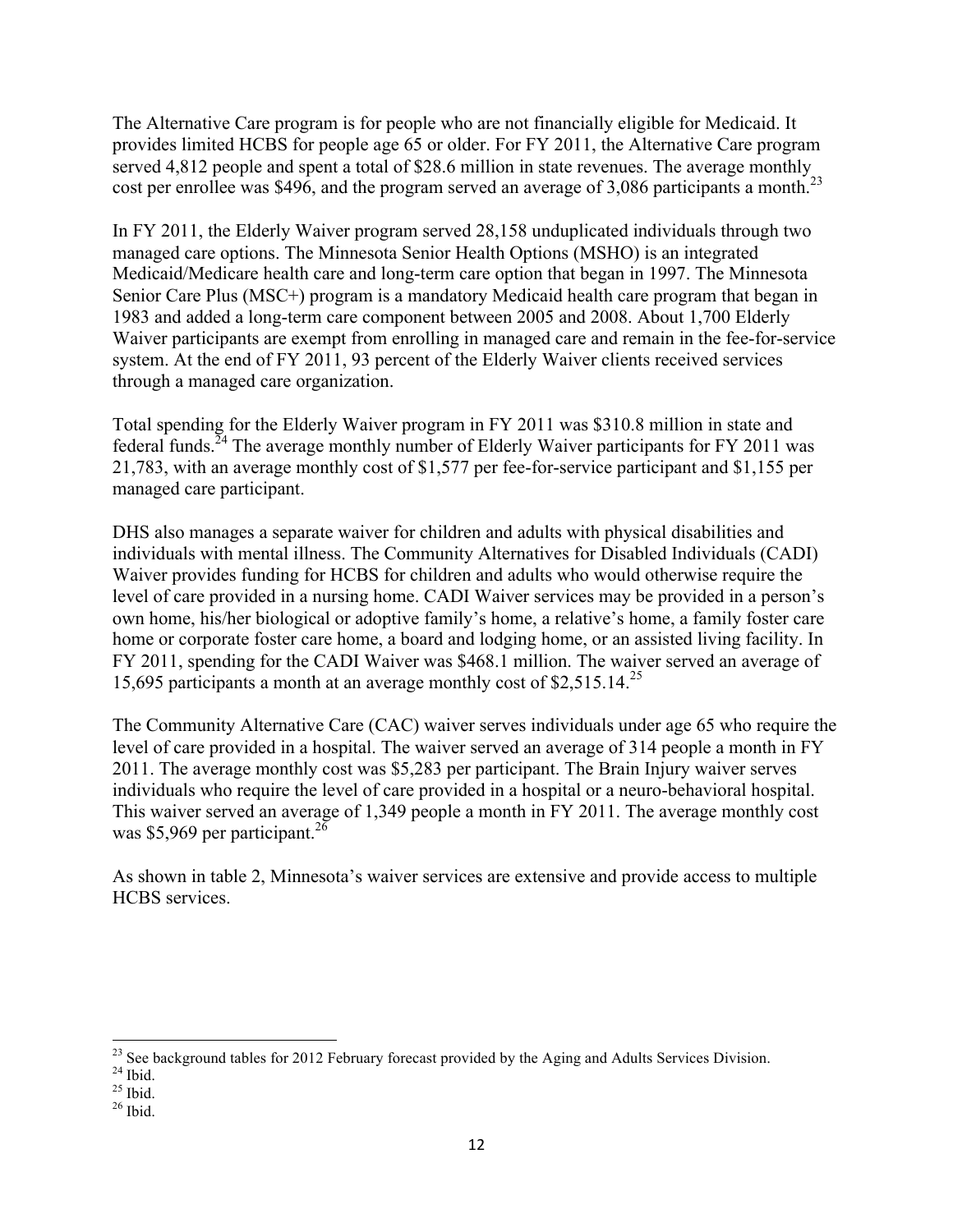| <b>Home and Community-Based Services</b> | <b>Coverage by Program</b> |                       |                                  |                      |                            |  |  |
|------------------------------------------|----------------------------|-----------------------|----------------------------------|----------------------|----------------------------|--|--|
|                                          | <b>Elderly</b><br>waiver   | <b>CADI</b><br>waiver | <b>Brain</b><br>injury<br>waiver | <b>CAC</b><br>waiver | <b>Alternative</b><br>care |  |  |
| 24-hour customized living                |                            |                       |                                  |                      |                            |  |  |
| 24-hour emergency assistance             |                            |                       |                                  |                      |                            |  |  |
| Adult day services                       |                            |                       |                                  |                      |                            |  |  |
| Adult day services bath                  |                            |                       |                                  |                      |                            |  |  |
| Behavior programming                     |                            |                       |                                  |                      |                            |  |  |
| Caregiver assessment                     |                            |                       |                                  |                      |                            |  |  |
| Caregiver living expenses                |                            |                       |                                  |                      |                            |  |  |
| Case management                          |                            |                       |                                  |                      |                            |  |  |
| Chore services                           |                            |                       |                                  |                      |                            |  |  |
| Companion services                       |                            |                       |                                  |                      |                            |  |  |
| Consumer-directed community supports     |                            |                       |                                  |                      |                            |  |  |
| <b>Customized living services</b>        |                            |                       |                                  |                      |                            |  |  |
| Environmental accessibility adaptations  |                            |                       |                                  |                      |                            |  |  |
| <b>Extended home care services</b>       |                            |                       |                                  |                      |                            |  |  |
| Family counseling and training           |                            |                       |                                  |                      |                            |  |  |
| Foster care                              |                            |                       |                                  |                      |                            |  |  |
| Home-delivered meals                     |                            |                       |                                  |                      |                            |  |  |
| Homemaker services                       |                            |                       |                                  |                      |                            |  |  |
| Housing access coordination              |                            |                       |                                  |                      |                            |  |  |
| Independent living skills (ILS)          |                            |                       |                                  |                      |                            |  |  |
| ILS therapies                            |                            |                       |                                  |                      |                            |  |  |
| Night supervision services               |                            |                       | $\bullet$                        |                      |                            |  |  |
| Nutrition services                       |                            |                       |                                  |                      |                            |  |  |
| Personal Emergency Response System       |                            |                       |                                  |                      |                            |  |  |
| Prevocational services                   |                            | $\bullet$             |                                  |                      |                            |  |  |
| Personal care assistant                  | $\bullet$                  |                       |                                  |                      |                            |  |  |

### **Table 2: HCBS Service Array for Older Adults and Adults with Physical Disabilities**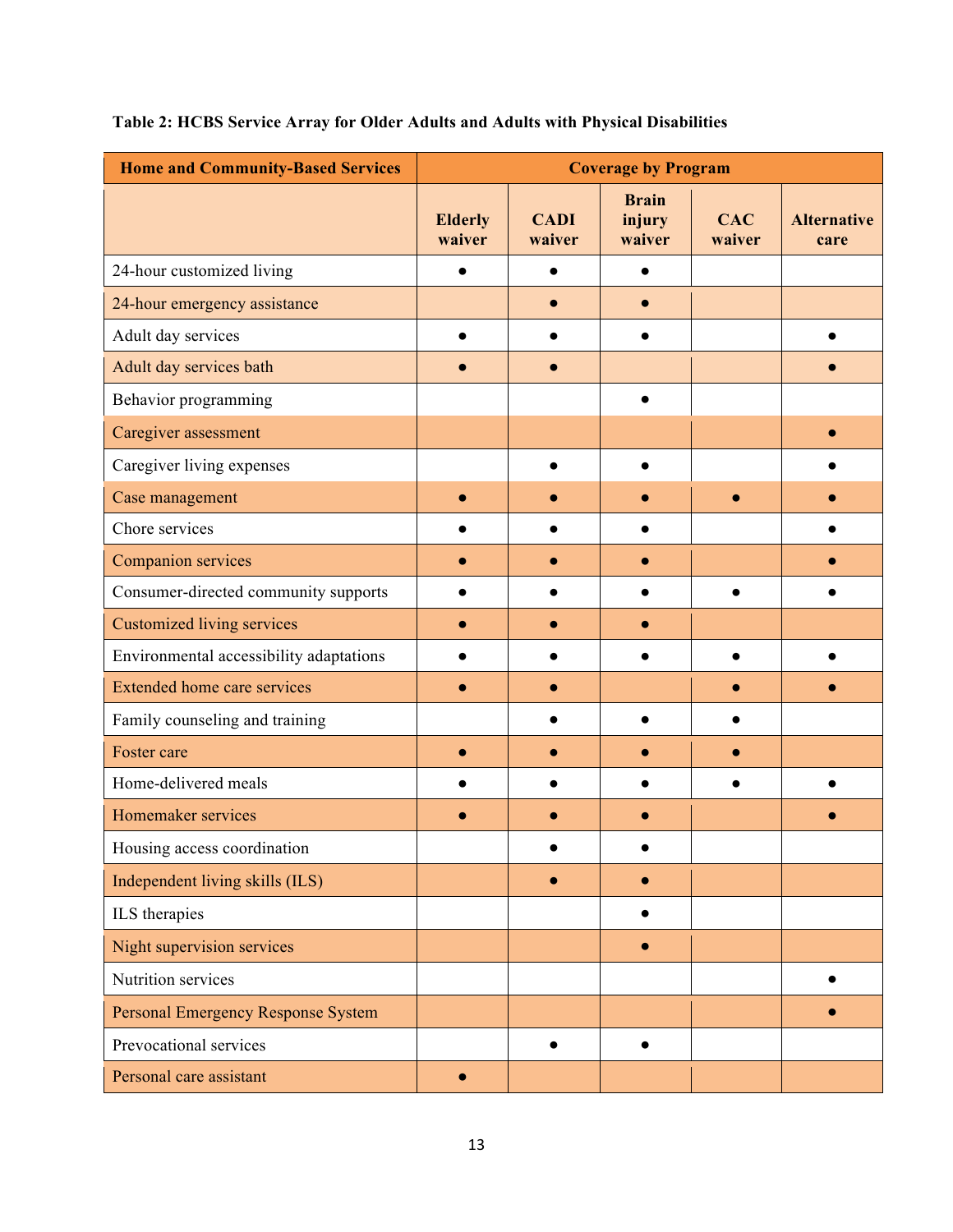| <b>Home and Community-Based Services</b> | <b>Coverage by Program</b> |                       |                                  |                      |                            |  |  |
|------------------------------------------|----------------------------|-----------------------|----------------------------------|----------------------|----------------------------|--|--|
|                                          | <b>Elderly</b><br>waiver   | <b>CADI</b><br>waiver | <b>Brain</b><br>injury<br>waiver | <b>CAC</b><br>waiver | <b>Alternative</b><br>care |  |  |
| Residential care                         |                            |                       |                                  |                      |                            |  |  |
| Respite care                             | $\bullet$                  |                       |                                  |                      |                            |  |  |
| Skilled nursing                          |                            |                       |                                  |                      |                            |  |  |
| Specialized equipment and supplies       |                            |                       |                                  |                      |                            |  |  |
| Supported employment services            |                            |                       |                                  |                      |                            |  |  |
| Tele-home care                           | $\bullet$                  |                       |                                  |                      |                            |  |  |
| Training for informal caregivers         |                            |                       |                                  |                      |                            |  |  |
| <b>Transitional supports</b>             | $\bullet$                  |                       |                                  |                      |                            |  |  |
| Transportation                           |                            |                       |                                  |                      |                            |  |  |

Data source: Compiled by AARP from Minnesota CMS 372 Elderly Waiver report, Program Fact Sheets, and Program Manuals.

#### *Use of Managed Care to Support Home and Community-based Care*

Older adults (65+) have been required to enroll in Medicaid managed care for primary and acute care services since 1983. DHS contracts with eight health plans statewide. Enrollment in a health plan is mandatory for the vast majority of the state's 56,000 Medicaid beneficiaries. About 10 percent are exempt for a variety of reasons. Health plans provide additional member services, transportation, primary care/care system/medical homes, interpreter services, enhanced care coordination, monitoring, and facilitation of access to services above what is normally provided in fee-for-service.

MSHO integrates Medicare and Medicaid primary care, acute care, prescription drugs, home care, and other long-term care services, as well as Elderly Waiver services and nursing home care. MSHO plans provide all Medicare services, including Part D prescription drugs. Enrollment is voluntary and free of charge. MSHO serves about 37,000 dually eligible older adults through contracts with eight Medicare Advantage Special Needs Plans.

The MSC+ program serves eligible beneficiaries age 65 and older. The program, which expanded to managed LTSS statewide starting in 2005, covers primary care, acute care, Medicaid state plan home care, Elderly Waiver services, and nursing home care for enrollees who enter a nursing home after enrollment. MSC+ does not include Medicare services or Medicare Part D prescription drugs. MSC+ members must obtain their Medicare Part D drugs through a separate Medicare prescription drug plan. Enrollment in MSC+ is mandatory. MSC+ currently serves 11,500 people, both those who are dually eligible for both Medicaid and Medicare and people who are not dually eligible.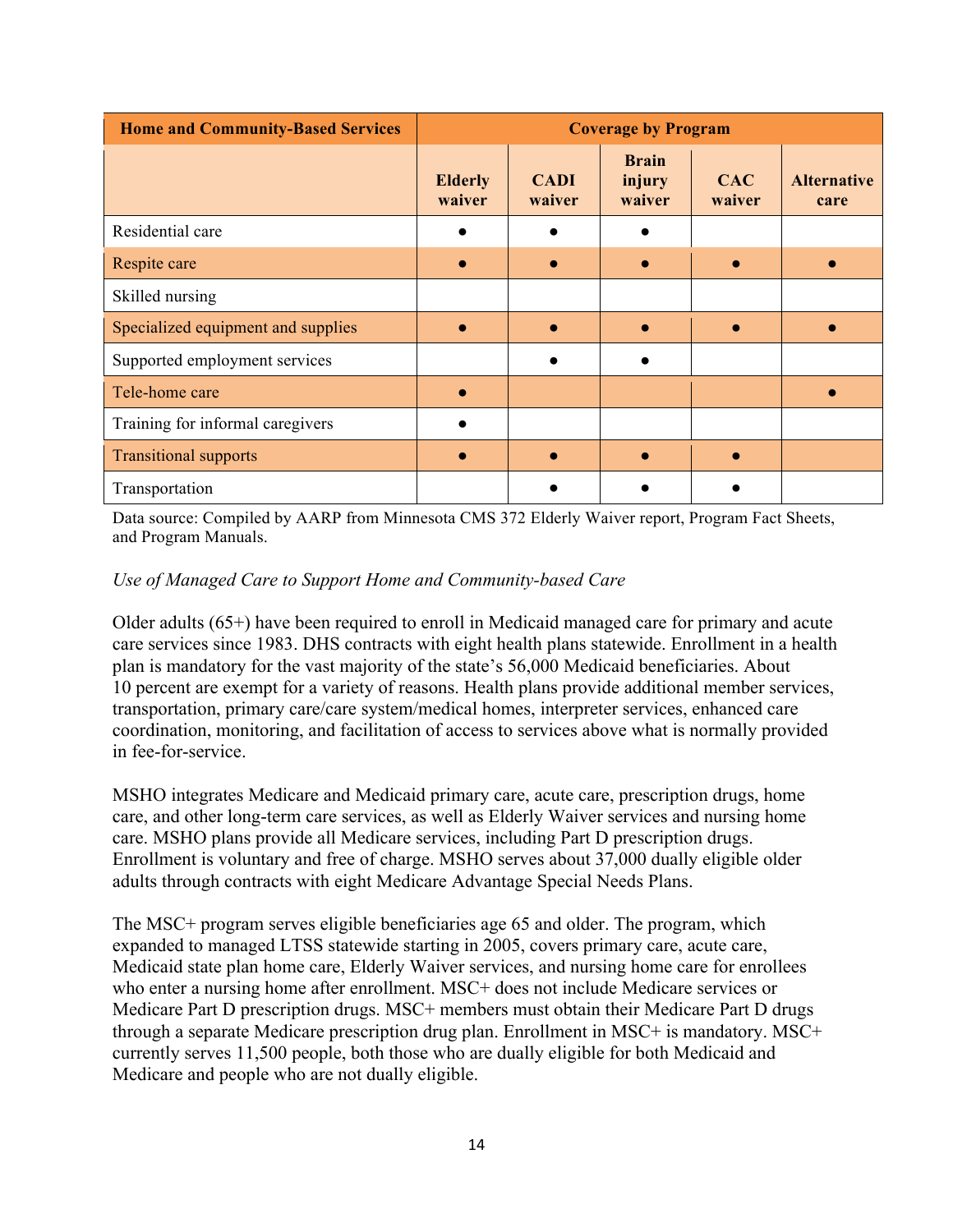Minnesota capitates two community rate cells and makes a nursing home "add-on" to each rate cell. The first cell is a community rate for people who are well and need basic state plan primary and acute care services. The second rate is for people who are receiving or who will probably need HCBS. When a person is admitted to a nursing home, the plan no longer receives the well community or HCBS rate, but receives a much lower payment for basic state plan services and is responsible for paying for the first 180 days in the nursing home. The member remains enrolled even when the per diem payment reverts to fee-for-service after the 180 days. The 180 days are counted cumulatively over time, so it could take years before the benefit is exhausted. Once completed, the 180-day period may recur if a person leaves the nursing home and returns to the community.

The average length of stay for a person in a Minnesota nursing home in the first year is 150 days. These capitation arrangements create a financial incentive for the plans to minimize nursing home utilization, since the plans are at risk for significant amounts of nursing home utilization.

Moreover, the capitation payments also discourage hospital admissions. Plans are not at risk for LTSS for new beneficiaries who are already in a nursing home when they enter the plan. The state would continue to pay for their nursing home days. However, should the beneficiary leave the home and be admitted to the hospital, then the MSHO plan is at risk for the cost of the hospitalization and any postacute care that may be required.

#### *Residential Alternatives*

Minnesota reported the most assisted living and residential care units (ranked first in the *Scorecard*). In July 2010, it had 954 establishments registered as housing with services, with a capacity to serve 36,310 individuals. The term "housing with services" is similar to assisted living in other states. Minnesota also reported 4,814 adult foster homes, with a capacity to serve 17,393 individuals. Adult foster home care is defined as the provision of food, lodging, protection, supervision, and household services to a functionally impaired adult in a residence; it may include the provision of personal care, household and living skills assistance or training, medication assistance, and assistance safeguarding cash resources. Adult foster homes provide 24-hour care to no more than four functionally impaired residents.

State officials expressed concerns about the impact of the growth of assisted living on Medicaid spending and the pace of spend-down to Medicaid eligibility by private-pay residents with low care needs. While Medicaid beneficiaries account for 8 to 12 percent of assisted living residents, 35 percent of all Elderly Waiver participants live in assisted living settings, and they account for 65 percent of Elderly Waiver spending. Among private-pay residents, 60 percent have low care needs. State officials noted that private-pay residents with low care needs spend their assets and resources to Medicaid eligibility levels more quickly, and they could be served at home.

In 2011 the legislature passed a law requiring that all establishments registered as housing with services inform all prospective residents that they need to call the Senior LinkAge line for information about long-term services and supports. Prospective residents may decline to receive the information, but they must document that they made the call by obtaining a verification number. The establishments must verify that the prospective resident has a verification number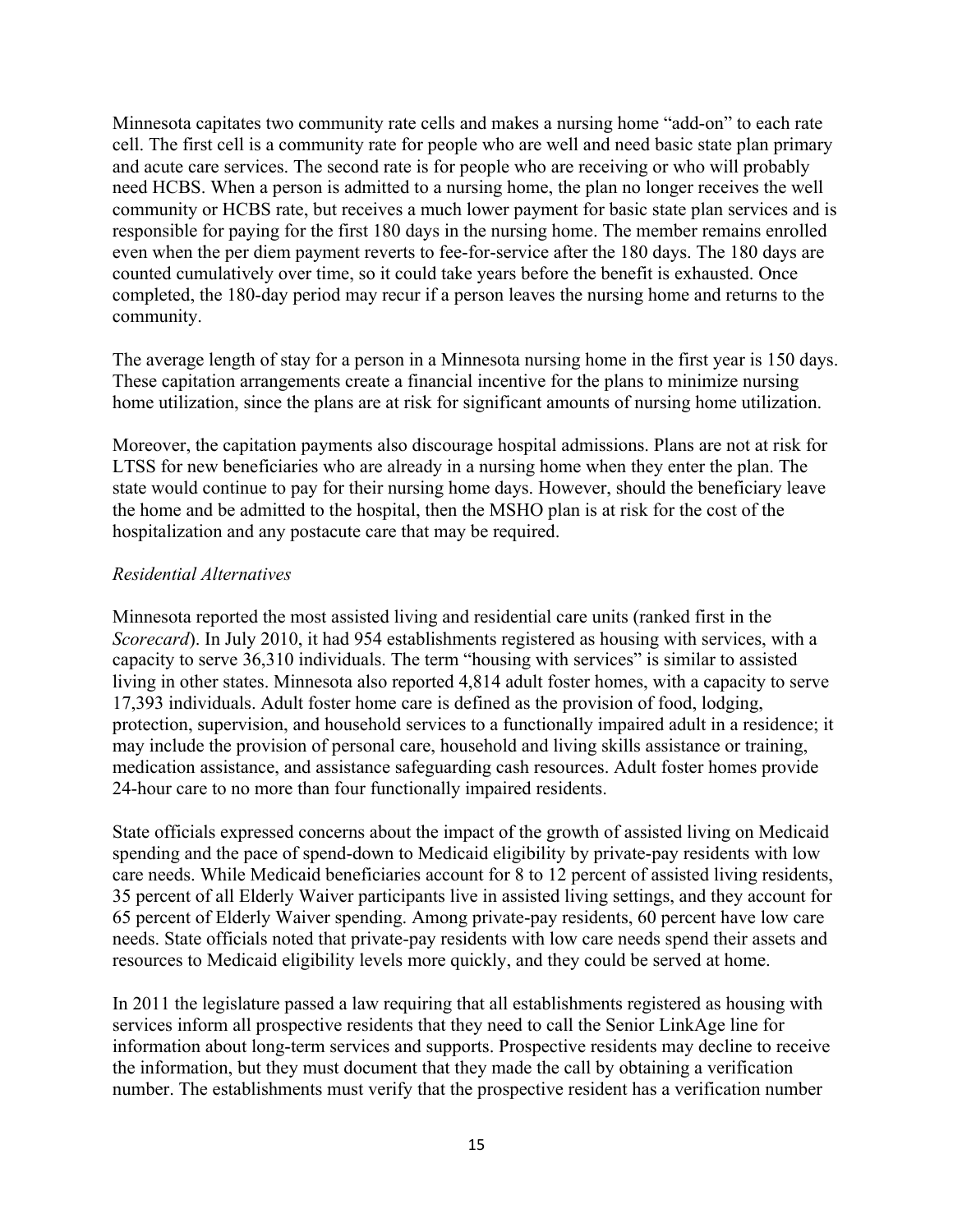before he or she signs a lease or contract. Prior to instituting the mandatory screening program, the state had a voluntary program and found that 50 percent of the people who called the Senior LinkAge line who planned to enter a housing with services establishment remained at home after learning about their home care service alternatives.

State agencies worked with the health plans to develop a tool that is used for assessment and rate setting for all Elderly Waiver participants who live in housing with services establishments. State officials are considering two initiatives that will promote alternatives to living in housing with services establishments. First, the state is discussing raising the medical necessity criteria for "customized living" services under the Elderly Waiver. Second, policymakers are considering expanding an "in-home support" service to include a package of services that enable individuals with lower care needs to stay in their own homes and prevent or delay admission to housing with services establishments.

#### Quality of Life and Quality of Care

Minnesota scored in the top quartile on six of the nine indicators in the dimension of *Quality of Life and Quality of Care*.

Minnesota funded significant efforts to improve quality in nursing homes through a pay-forperformance program called PIPP. Funded at \$18 million annually, PIPP is a project-based incentive program that solicits applications from nursing homes, selects projects, and funds homes to improve the quality of care and/or quality of life.<sup>27</sup> The state has published data showing that homes that participate in this program have higher rates of improvement in both quality of life and quality of care compared with homes that have not participated.<sup>28</sup>

Pressure sores and the use of restraints have been frequent targets for improvement over the past 20 years at both the national and state levels. In Minnesota, Stratis Health, the state's quality improvement organization, has made recent efforts to reduce the prevalence of pressure sores and the use of physical restraints in nursing homes. Stratis targeted homes that have lower quality of care rates and provided free consultation to them. Provider associations also sponsor periodic educational sessions on pressure sores and the use of restraints and fall prevention. Additionally, the state sponsored projects that affect the use of restraints. For example, PIPP funded homes to reduce the amount of psychotropic medication used and to prevent falls. Homes that use more psychotropic medication also tend to use more restraints, and fall prevention programs reduce the use of physical restraints to prevent falls.

Minnesota ranked first for the low percentage of nursing home residents with a hospital admission.<sup>29</sup> Minnesota's health care providers are interlinked through years of working together. Admissions from nursing homes to hospitals and hospital readmissions have been identified as issues that should be addressed. At least two significant efforts are currently underway in Minnesota. Reducing Avoidable Readmissions Effectively (RARE) is a campaign

<sup>&</sup>lt;sup>27</sup> See Minnesota's 2012 request for proposals, http://<u>www.agingservicesmn.org/inc/data/idcplg.doc</u>.<br><sup>28</sup> For example, see http://www.dhs.state.mn.us/main/idcplg?IdcService=GET\_DYNAMIC\_CONVERSION& RevisionSelectionMethod=LatestReleased&dDocName=dhs16\_166684.<br><sup>29</sup> Minnesota had the lowest percentage of hospital readmissions nationally.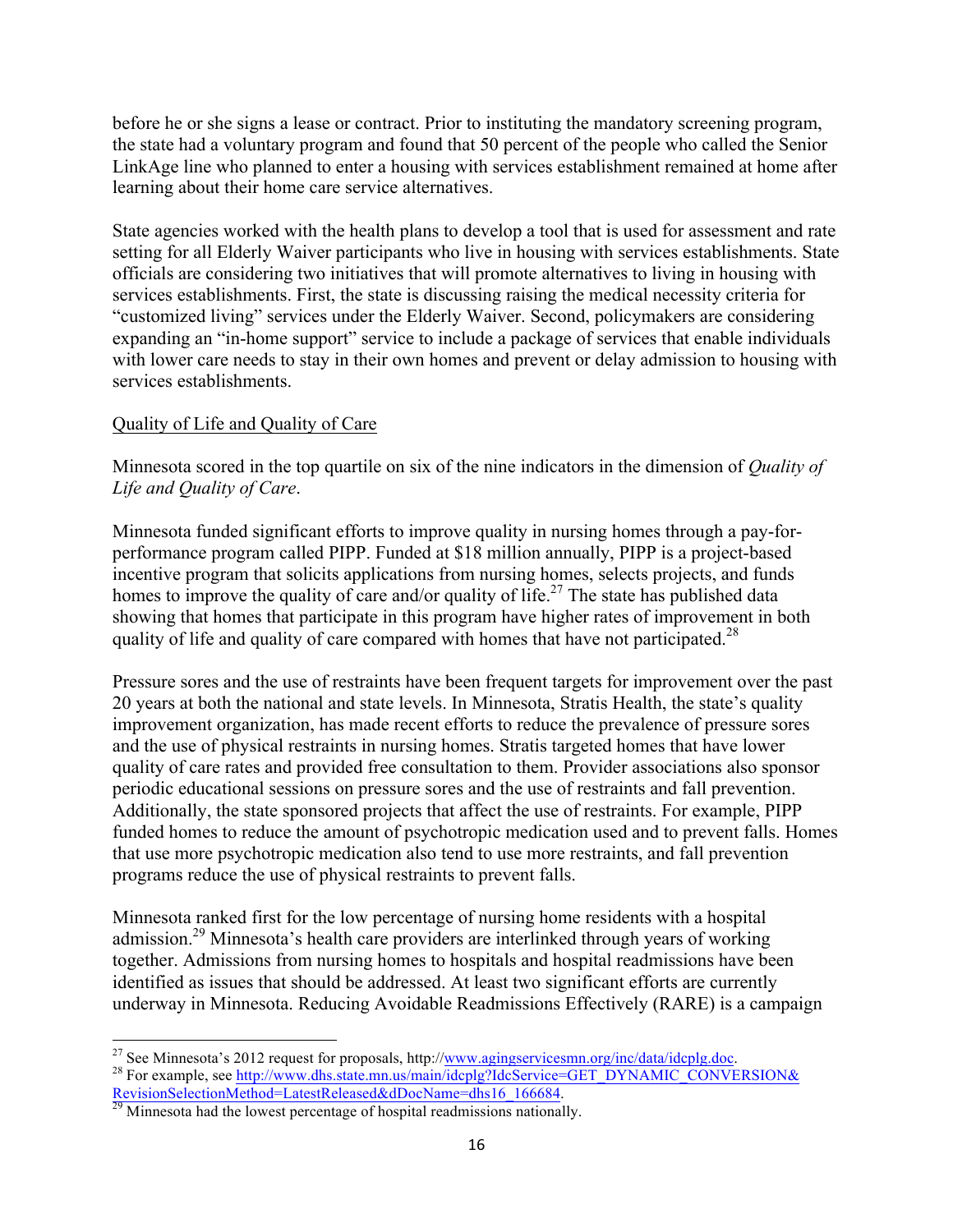led by the Institute for Clinical Systems Improvement, the Minnesota Hospital Association, and Stratis Health. RARE sponsors three collaboratives, each focusing on a particular model for reducing admissions: Coleman's Care Transition model, Project Red, and the Safe Transitions model.<sup>30</sup> All of the MSHO and MSC+ health plans participate in this initiative. PIPP has also funded nursing homes to study Interventions to Reduce Acute Care Transfers (INTERACT II), a quality improvement model focused on nursing home residents with acute conditions.<sup>31</sup>

Despite its generally high quality rankings, Minnesota scored in the third quartile on the two quality indicators related to home health: the percentage of at-risk home health patients whose plan of care documented intervention to reduce pressure sores; and the percentage of home health patients with a hospital admission. Although the percentage differences between Minnesota and national averages were small, these findings stand out in contrast to otherwise high ranks. Interviewees could not explain these differences. Yet what is notable is the state's quick response to the *Scorecard* findings. Rather than simply congratulating itself on its first place rank, a supplemental budget request includes funds to examine the quality of home care services to address the rate of home health clients with a hospital admission. A health care task force was appointed in November 2011 that could also examine this area. One of the working principles of the task force is "Minnesotans must prepare for decisions and needs they will face as they age, and we must ensure that our systems of care and financing— acute and long-term care, health care and community-based services—are prepared to meet these needs."<sup>32</sup>

The task force includes work groups on access, care integration/payment reform, prevention/public health, and the health workforce. The purpose of the work groups is to gather information on key health care issues and provide the full task force with policy recommendations on specific topics. The task force will submit its report to the Governor and the legislature by November 30, 2012.

The AARP state office is considering developing approaches that are similar to PIPP, which has been successful in nursing facilities.

Minnesota scored in the top quartile on the relative rate of employment of adults with physical disabilities compared with all adult employment. Minnesota state staffs described a decade of sustained work. In 1999, Minnesota implemented a Medicaid buy-in program called Medical Assistance for Employed Persons with Disabilities. In addition, Minnesota was awarded a Medicaid Infrastructure Grant in 2000 and created the Pathways to Employment program. Over the decade, the state developed an array of improvements in services to increase employment of people with disabilities. For example, the state has—

- Created a support center focusing on employment called Minnesota Employment Training and Technical Assistance Support Center<sup>33</sup>
- Started Annual Disability and Employment Conferences

<sup>&</sup>lt;sup>30</sup> For more information about RARE, see  $\frac{http://www.rarereadmissions.org/about/index.html}{http://interact2.net/indexaspx}$ .<br><sup>31</sup> For more information about INTERCT II, see  $\frac{http://interact2.net/indexaspx}{http://interact2.net/indexaspx}$ .<br><sup>32</sup> Minnesota Health Care Task Force Summary, http://mn.gov/health-ref Summary-2012-01-31.pdf.<br><sup>33</sup> See http://www.mntat.org/main/index.asp.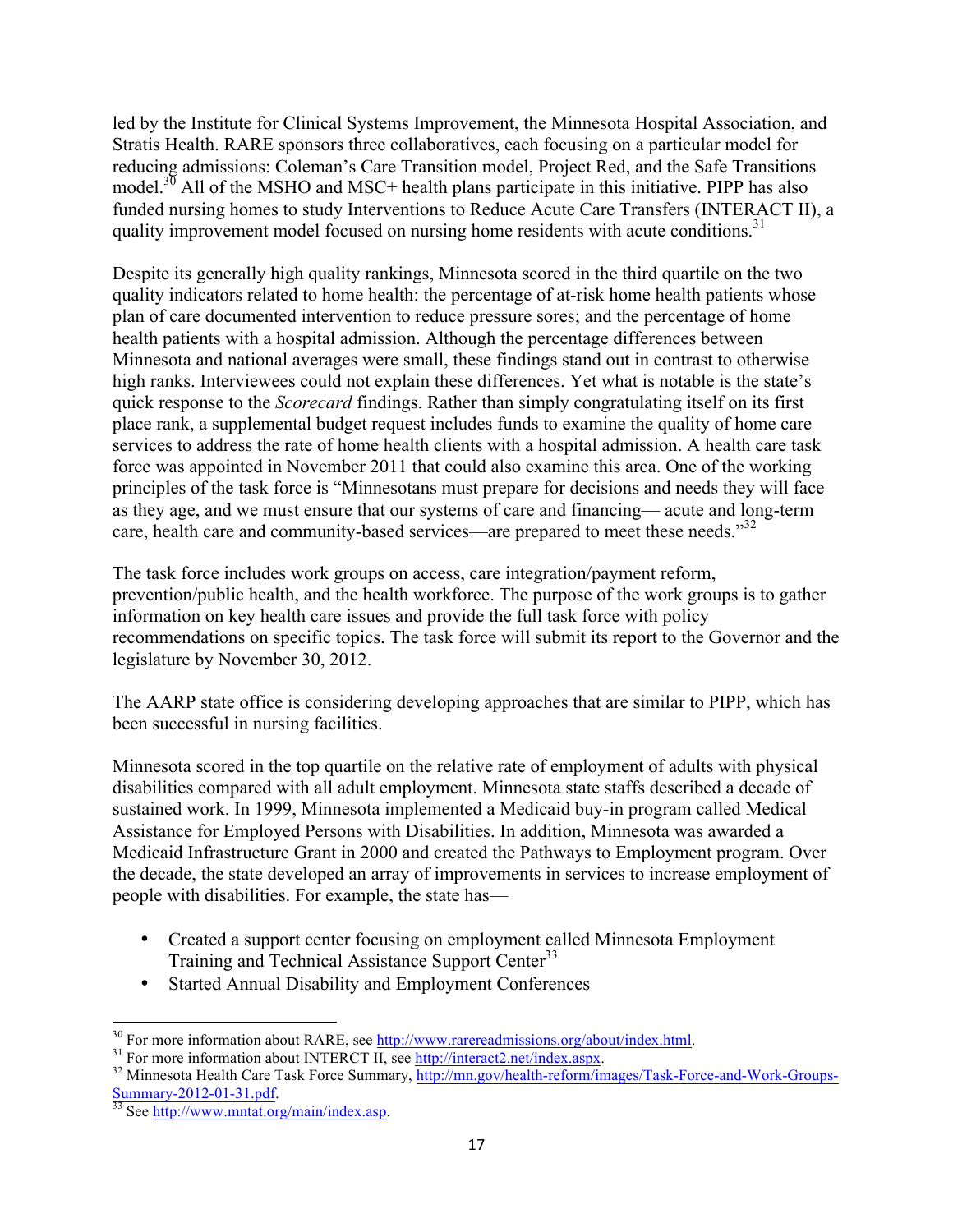- Set up a Disability Linkage Line, which is a free, statewide information and referral resource that includes information about work
- Conducted periodic consumer satisfaction surveys
- Included a range of employment-related services through HCBS waivers and other authorities
- Established a monitoring system that tracks the employment and wages of each person receiving services from counties and their contractors

Regardless of their program responsibilities, Minnesota staffs always describe their vision for ensuring that program efforts increase employment opportunities and policy and program initiatives that lead to fulfilling the vision.

What is also noteworthy about Minnesota's employment efforts for people with disabilities efforts is a clearly articulated vision that people with disabilities must have real jobs in the community and live in their own homes. The emphasis on real jobs is accomplished through the local programs that develop real employment opportunities and the use of data systems that track employment income by county and contractor. Counties and contractors that lag behind others are monitored and required to develop corrective action plans. State staffs said that "make-work" roles in contractor workshops are not acceptable. The emphasis on living at home is tied to planning for the future that seeks to build sustainable programs.

A decade of sustained employment efforts and a determined vision contribute to Minnesota's high ranking on employment of people with disabilities.

#### Support for Family Caregivers

Minnesota ranked 4<sup>th</sup> on the *Support for Family Caregivers* dimension. Its 3<sup>rd</sup> place rank on the percentage of caregivers who felt they were getting needed support is not surprising, given the high level of state performance nearly across the board. In particular, Minnesota has worked intensively on caregiver consultation and care coordination and provides services that accommodate individual care needs. Minnesota allows a range of nurse delegation for most tasks except for insulin use and the intramuscular injection of medications.

### *Reform Initiatives*

Two initiatives over which state policymakers have direct control may have an impact on the *Scorecard* indicators. First, a Long-Term Care Realignment §1115 Demonstration waiver proposal was submitted to CMS in February 2012. The initiative is based on legislation passed in 2009 that Minnesota was unable to implement due to federal maintenance-of-effort requirements. The proposal is intended to increase program stability by ensuring that higher-intensity, highercost services are used only when necessary. The proposed changes in Medicaid eligibility and coverage are a response to demographic and budgetary pressures that pose risks to the state's capacity to maintain its leadership status. Absent this change, the state would direct DHS to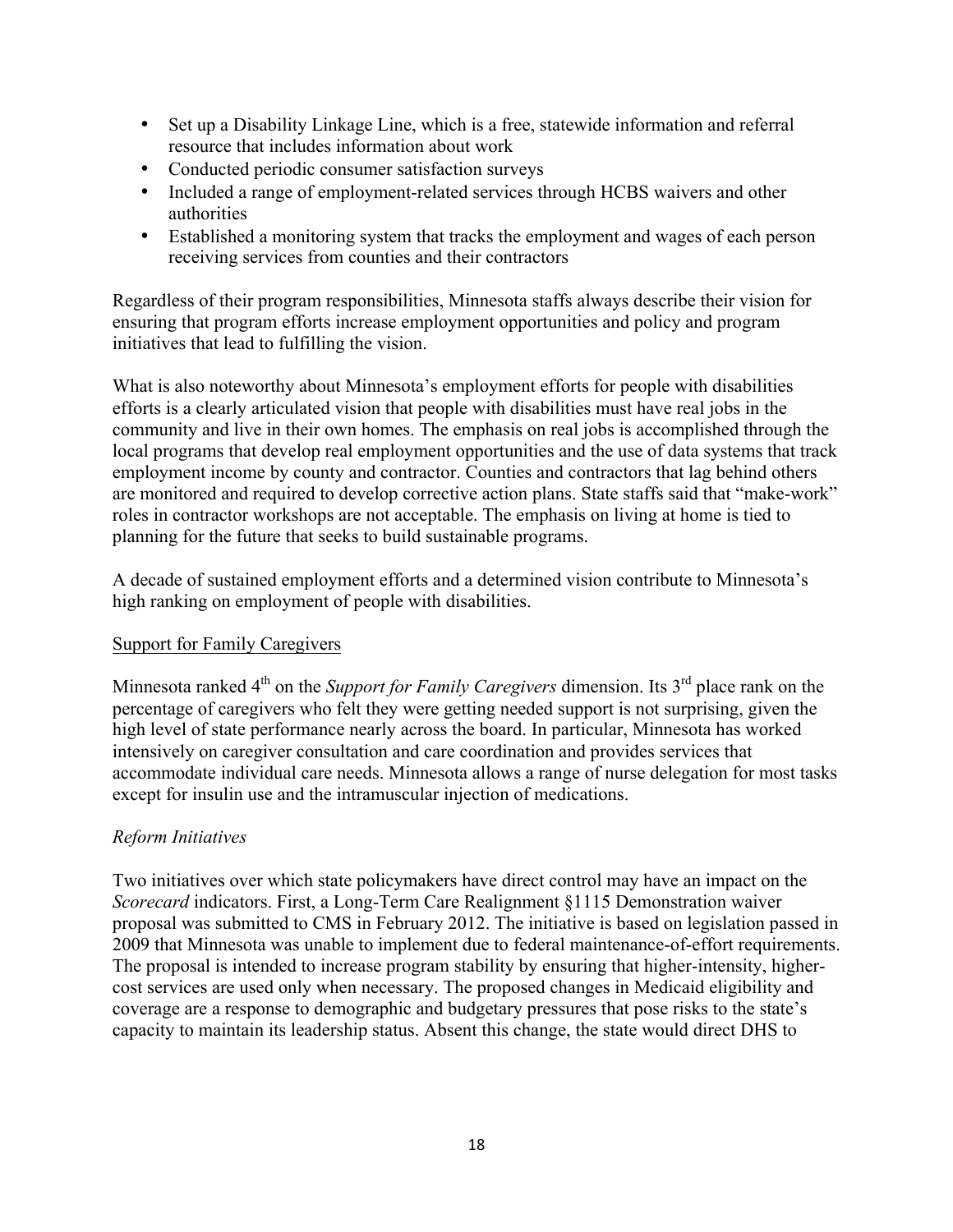"implement a 1.67 percent rate reduction for long-term care providers, excluding nursing homes, from July 1, 2012, to December 31, 2013."<sup>34</sup>

The Realignment §1115 waiver proposal would raise the level of care for admission to a nursing home and offer a limited benefit package of "low-cost, high-impact" Essential Community Supports of up to \$400 a month to Medicaid beneficiaries who would no longer meet the nursing home level of care criteria.<sup>35</sup> This change in eligibility is estimated to affect approximately 4,500 people. 36

The §1115 proposal will also provide Medicaid coverage for a "more robust package of services" through the Alternative Care program for individuals who meet the nursing home level of care standards but whose income and resources exceed current Medicaid standards.<sup>37</sup>

Minnesota's current nursing home level of care criteria require periodic or ongoing physical assistance, supervision or cuing with one ADL impairment or periodic or ongoing assistance, or supervision or cuing with IADLs.<sup>38</sup> Under the proposed criteria, Medicaid beneficiaries would have to require daily clinical monitoring; or need assistance or constant supervision in four or more ADLs (bathing, dressing, eating, grooming, and walking); or need assistance or constant supervision that cannot be scheduled in one critical ADL (toileting, transferring, or positioning); or have significant difficulty with memory or behavior; or live alone and be at risk (have experienced a fall resulting in a fracture, be at risk of neglect or abuse, or have a sensory impairment that affects functional ability and maintenance of a community residence).

The proposal was developed because "despite past success, continuing reform is needed to ensure the viability of the state's public programs for our most vulnerable citizens." The proposal cited the pressures on the growth of public long-term care spending due to the increase in the proportion of the population over age 65, which will increase 40 percent between 2010 and 2020. Changes to the level of care criteria will save a projected \$18 million in the first year, \$44 million in the second year, and \$54 million in the third year.

The state proposes to continue Medicaid payments for individuals who are financially eligible for Medicaid in a nursing home who do not meet the revised level of care criteria. The proposed level of care changes will also apply to §1915(c) HCBS waiver programs. A review of waiver participants determined that 13 percent of the current Elderly Waiver participants would lose eligibility for waiver services. However, 84 percent of this group would be eligible for Alternative Care and Essential Community Support services. Individuals who are no longer

<sup>&</sup>lt;sup>34</sup> Department of Human Services, Long Term Care Realignment Section 1115 waiver request, http://www.dhs.state.mn.us/main/idcplg?IdcService=GET\_FILE&RevisionSelectionMethod=LatestReleased&<br>Rendition=Primary&allowInterrupt=1&noSaveAs=1&dDocName=dhs16\_167144.

 $\frac{35}{35}$  Essential Community Supports will include service coordination, personal emergency response, homemaker services, chore services, caregiver support and education, home-delivered meals, and community living assistance (assistance and support for basic living and social skills, household management, medication education and assistance, monitoring of well-being and problem solving).<br><sup>36</sup> Interviewees provided estimates that the following numbers of people would lose their eligibility for Medicaid

LTSS services: 3 percent of the CADI waiver (500 people), 3 percent of the Elderly Waiver (3,049), 8.6 percent of the Alternative Care program (269), and 2 percent of the people in nursing homes (700).<br><sup>37</sup> Department of Human Services, Long Term Care Realignment Section 1115 waiver request.<br><sup>38</sup> Ibid.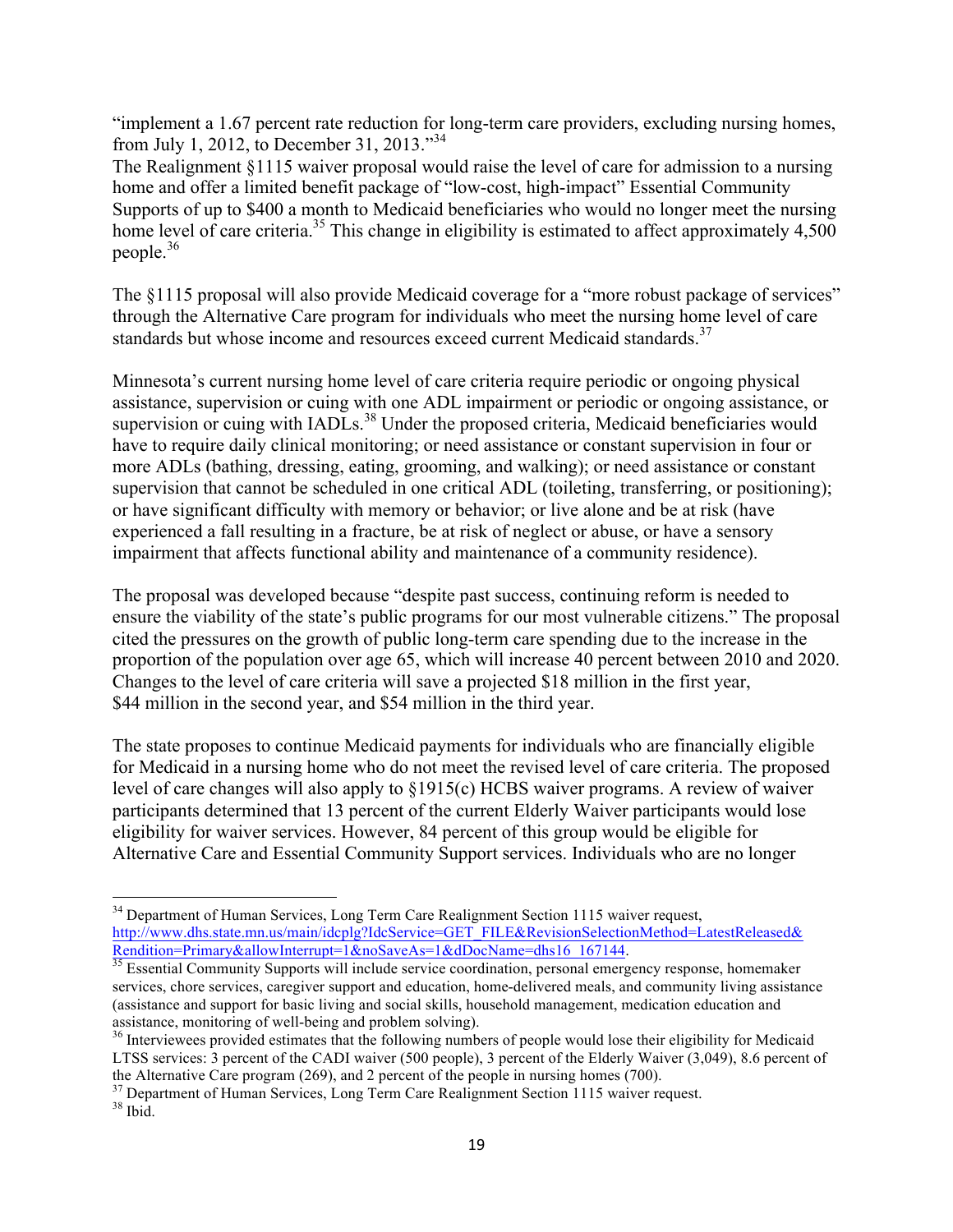eligible for Elderly Waiver services will be eligible to receive Medicaid state plan personal care and home health services, depending on their financial eligibility.

The AARP state office and other stakeholders submitted letters to DHS describing concerns about the proposal. The letters raised questions about the needs of Medicaid beneficiaries who will lose eligibility for services, whether the services available to beneficiaries who will not meet the revised level of care criteria will be adequate, and other issues.<sup>39</sup>

In addition to the Realignment initiative, DHS is pursuing further integration of the Medicare and Medicaid programs for people who are dually eligible for both programs. Minnesota was one of 15 states to receive a grant from CMS to plan and design a new delivery and payment system model that integrates health care for dual eligibles.<sup>40</sup> Under the grant, the state plans to "improve performance of primary care and care coordination models for dual eligibles served in integrated Medicare and Medicaid Special Needs Plans and fee for service delivery systems by building on current State initiatives."<sup>41</sup>

### **Summary and Conclusions**

Minnesota has a mature, well-established LTSS system that provides alternatives to nursing homes for people seeking publicly supported service. The state funds both Medicaid and non-Medicaid HCBS programs, and is a national leader in operating integrated health and LTSS managed care programs. The state achieved its success because of the strong leadership from a series of DHS commissioners and division directors over a 20-year period. The state also attempts to offer cost-effective programs and encourages Minnesotans to plan for their future LTSS needs (e.g., through promoting the purchase of private long-term care insurance).

The realignment proposal to increase nursing home eligibility requirements is another example of the state's philosophy of offering cost-effective programs. The state supports HCBS services because policymakers believe they are cost-effective, a belief expressed in Minnesota's budget forecasting models. For example, the models assume that reductions in HCBS spending will lead to an increase in Medicaid nursing home utilization.

Like other states, Minnesota faces budgetary and demographic challenges that threaten its ability to meet the needs of people with health and functional limitations. Despite these financial challenges, Minnesota health policymakers are developing the next generation of policies that link housing, employment, livable community concepts, long-term care insurance products, caregiver support policies, technology changes, and managed care innovations.

<sup>&</sup>lt;sup>39</sup> For further information about stakeholder comments, see Public Comments. Long Term Care Realignment Section 1115 waiver request, appendix 5,

http://www.dhs.state.mn.us/main/idcplg?IdcService=GET\_FILE&RevisionSelectionMethod=LatestReleased&Rendi

tion=Primary&allowInterrupt=1&noSaveAs=1&dDocName=dhs16\_167144.<br><sup>40</sup> Department of Human Services, Proposal for State Demonstration to Integrate Care for Dually Eligible Individuals (2011), http://www.dhs.state.mn.us/main/idcplg?IdcService=GET\_FILE&RevisionSelection Method=LatestReleased&Rendition=Primary&allowInterrupt=1&noSaveAs=1&dDocName=dhs16\_163568

 $41$  For a summary of the Minnesota proposal, see http://www.cms.gov/medicare-medicaidcoordination/05\_StateDesignContractSummaries.asp#TopOfPage.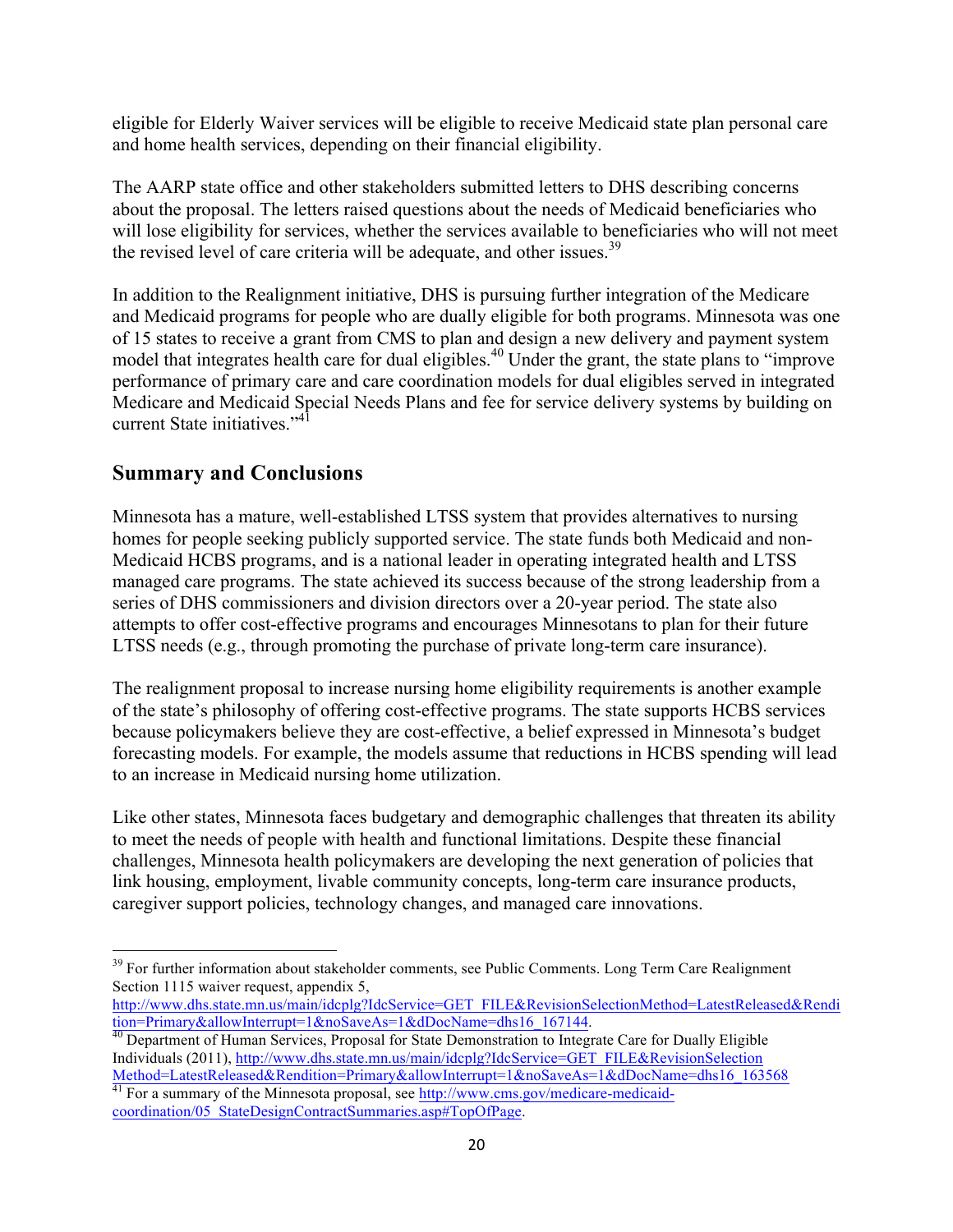



*Support for this research was provided, in part, by The Commonwealth Fund and The SCAN Foundation.*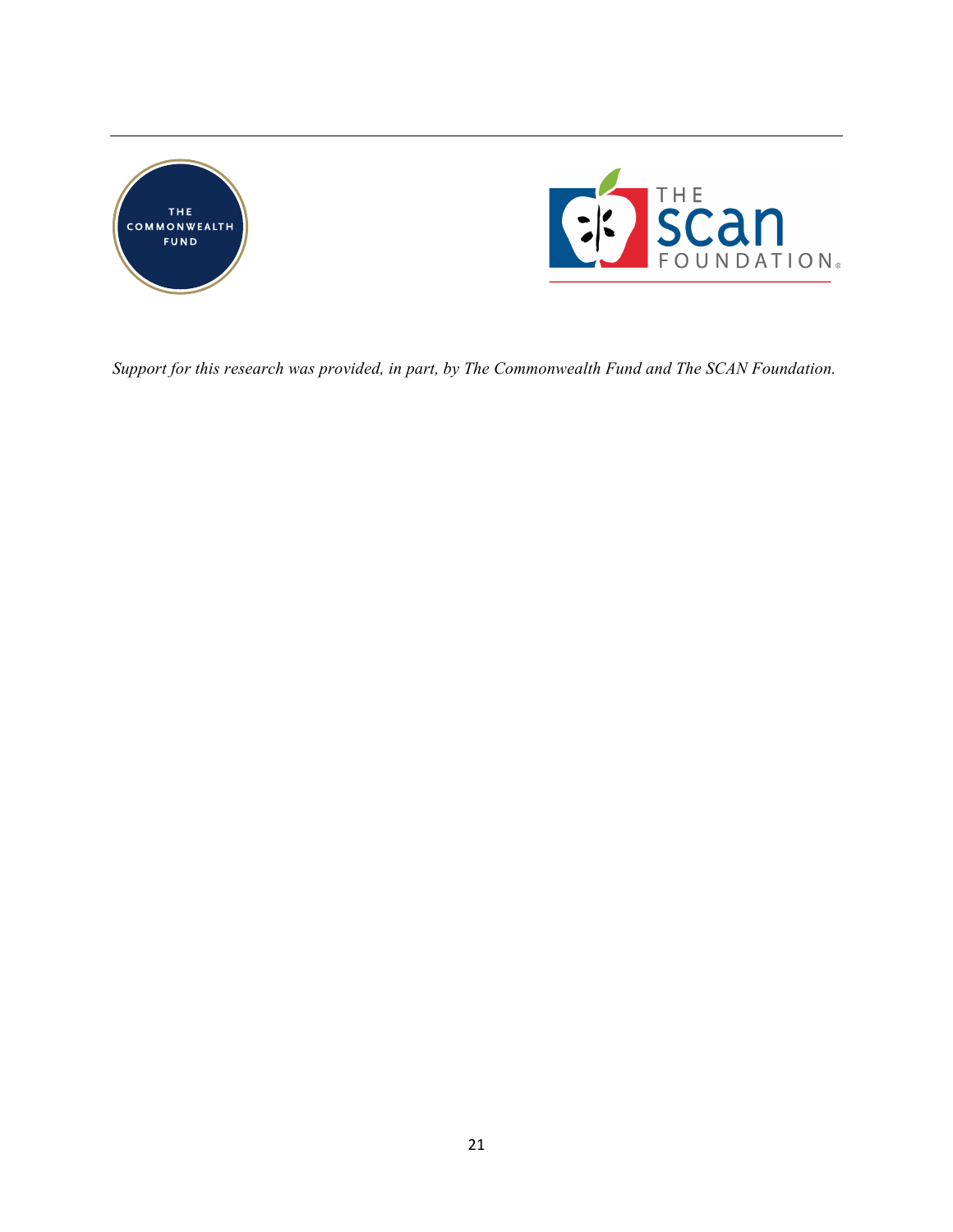# Appendix A

|                                                                                                                                                                      |             | <b>State</b> | <b>All</b><br><b>States</b> | Top 5<br><b>States</b> | <b>Best State</b> |              |
|----------------------------------------------------------------------------------------------------------------------------------------------------------------------|-------------|--------------|-----------------------------|------------------------|-------------------|--------------|
| <b>Dimension and Indicator</b>                                                                                                                                       | Year        | Rate         | <b>Median</b>               | <b>Average</b>         | Rate              | Rank         |
| <b>Affordability and Access</b>                                                                                                                                      |             |              |                             |                        |                   | 4            |
| Median annual cost for private-pay<br>nursing home resident, as percentage<br>of median household income, age 65                                                     | 2010        | 219          | 224                         | 171                    | 166               | 21           |
| Median annual cost for private-pay<br>home care, as percentage of median<br>household income, age 65                                                                 | 2010        | 110          | 89                          | 69                     | 55                | 48           |
| Private long-term care insurance<br>policies in effect per 1,000<br>population, age 40                                                                               | 2009        | 71           | 41                          | 150                    | 300               | 9            |
| Percentage of low-income adults at or<br>below 250% of poverty level with<br>ADL disability and enrolled in<br>Medicaid or other public health<br>insurance, age 21  | 2008-<br>09 | 53.9         | 49.9                        | 62.2                   | 63.6              | 12           |
| Medicaid LTSS participant years per<br>100 adults with ADL disability in<br>nursing homes or living in the<br>community at or below 250% of<br>poverty level, age 21 | 2007        | 74.6         | 36.1                        | 63.4                   | 74.6              | $\mathbf{1}$ |
| Ability to access LTSS system<br>through ADRC or other single entry<br>point (composite indicator, rated on<br>$0-12$ scale)                                         | 2010        | 11           | 7.7                         | 10.5                   | 11                | $\mathbf{1}$ |

# Minnesota's Ranking on Each of the 25 indicators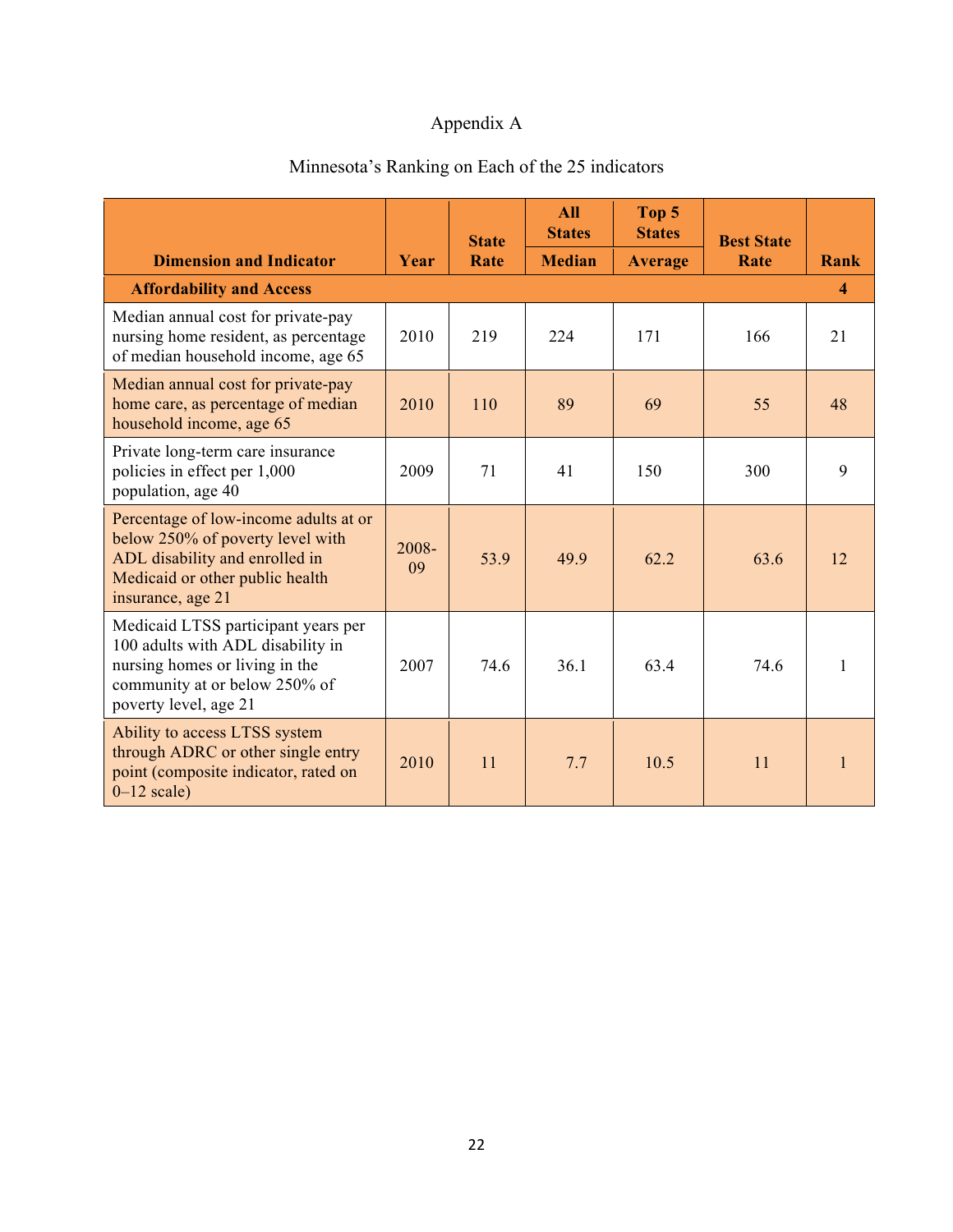|                                                                                                                                                                       |      | <b>State</b> | <b>All</b><br><b>States</b> | Top 5<br><b>States</b> | <b>Best State</b> |              |
|-----------------------------------------------------------------------------------------------------------------------------------------------------------------------|------|--------------|-----------------------------|------------------------|-------------------|--------------|
| <b>Dimension and Indicator</b>                                                                                                                                        | Year | Rate         | <b>Median</b>               | <b>Average</b>         | Rate              | Rank         |
| <b>Choice of Setting and Provider</b>                                                                                                                                 |      |              |                             |                        |                   | 3            |
| Percentage of Medicaid and state-<br>funded LTSS spending going to<br>home- and community-based services<br>for older people and adults with<br>physical disabilities | 2009 | 60           | 29.7                        | 59.9                   | 63.9              | 3            |
| Percentage of new Medicaid LTSS<br>users first receiving services in the<br>community                                                                                 | 2007 | 83.3         | 49.9                        | 77.1                   | 83.3              | 1            |
| Number of people with disabilities<br>directing own services, per 1,000<br>adults age 18                                                                              | 2010 | 12.2         | 8                           | 69.4                   | 142.7             | 20           |
| Tools and programs to facilitate<br>consumer choice (composite<br>indicator, rated on 0–4 scale)                                                                      | 2010 | 2.9          | 2.75                        | 3.79                   | $\overline{4}$    | 16           |
| Home health and personal care aides<br>per 1,000 population age 65                                                                                                    | 2009 | 108          | 34                          | 88                     | 108               | 1            |
| Assisted living and residential care<br>units per $1,000$ population age $65$                                                                                         | 2010 | 80           | 29                          | 64                     | 80                | $\mathbf{1}$ |
| Percentage of nursing home residents<br>with low care needs                                                                                                           | 2007 | 14.5         | 11.9                        | 5.4                    | 1.3               | 32           |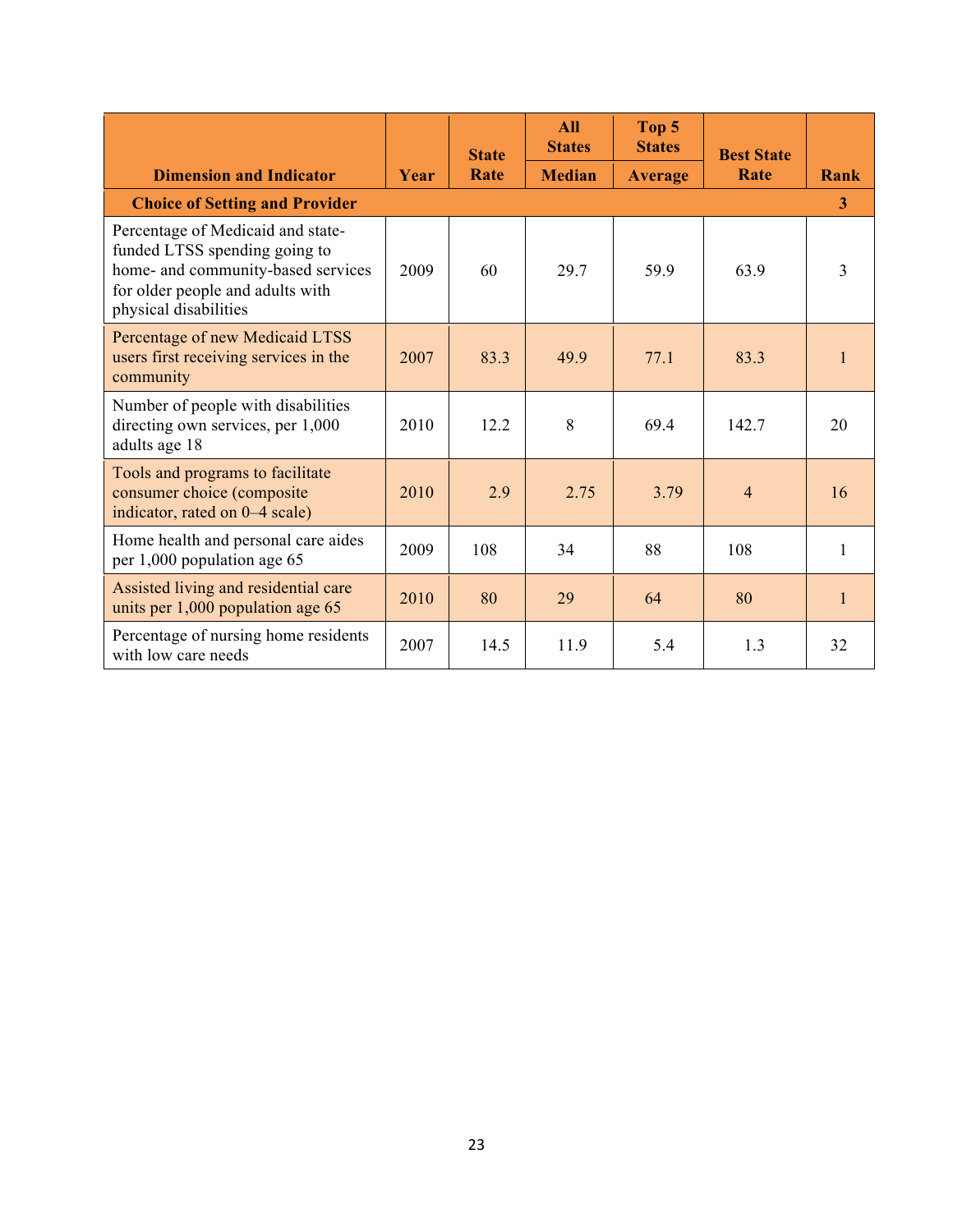|                                                                                                                                                      |               | <b>State</b> | <b>All</b><br><b>States</b> | Top 5<br><b>States</b> | <b>Best State</b> |                          |
|------------------------------------------------------------------------------------------------------------------------------------------------------|---------------|--------------|-----------------------------|------------------------|-------------------|--------------------------|
| <b>Dimension and Indicator</b>                                                                                                                       | Year          | Rate         | <b>Median</b>               | <b>Average</b>         | Rate              | Rank                     |
| <b>Quality of Life and Quality of Care</b>                                                                                                           |               |              |                             |                        |                   | $\boldsymbol{\varDelta}$ |
| Percentage of adults age 18 with<br>disabilities living in the community<br>who usually or always get needed<br>support                              | 2009          | 73.9         | 68.5                        | 75.5                   | 78.2              | 5                        |
| Percentage of adults age 18 with<br>disabilities living in the community<br>who are satisfied or very satisfied<br>with life                         | 2009          | 86.3         | 85                          | 90.9                   | 92.4              | 18                       |
| Rate of employment for adults with<br>ADL disability relative to rate of<br>employment for adults without ADL<br>disability, ages 18-64              | 2008-<br>2009 | 36           | 24.2                        | 42.4                   | 56.6              | 5                        |
| Percentage of high-risk nursing home<br>residents with pressure sores                                                                                | 2008          | 6.6          | 11.1                        | 7.2                    | 6.6               | $\mathbf{1}$             |
| Percentage of long-stay nursing home<br>residents who were physically<br>restrained                                                                  | 2008          | 1.9          | 3.3                         | 1.3                    | 0.9               | 11                       |
| Nursing home staffing turnover: ratio<br>of employee terminations to average<br>number of active employees                                           | 2008          | 36.8         | 46.9                        | 27.2                   | 18.7              | 12                       |
| Percentage of long-stay nursing home<br>residents with hospital admission                                                                            | 2008          | 8.3          | 18.9                        | 10.4                   | 8.3               | $\mathbf{1}$             |
| Percentage of home health episodes of<br>care in which interventions to prevent<br>pressure sores were included in care<br>plan for at-risk patients | 2010          | 88           | 90                          | 95                     | 97                | 35                       |
| Percentage of home health patients<br>with hospital admission                                                                                        | 2008          | 31.3         | 29                          | 23.2                   | 21.8              | 37                       |